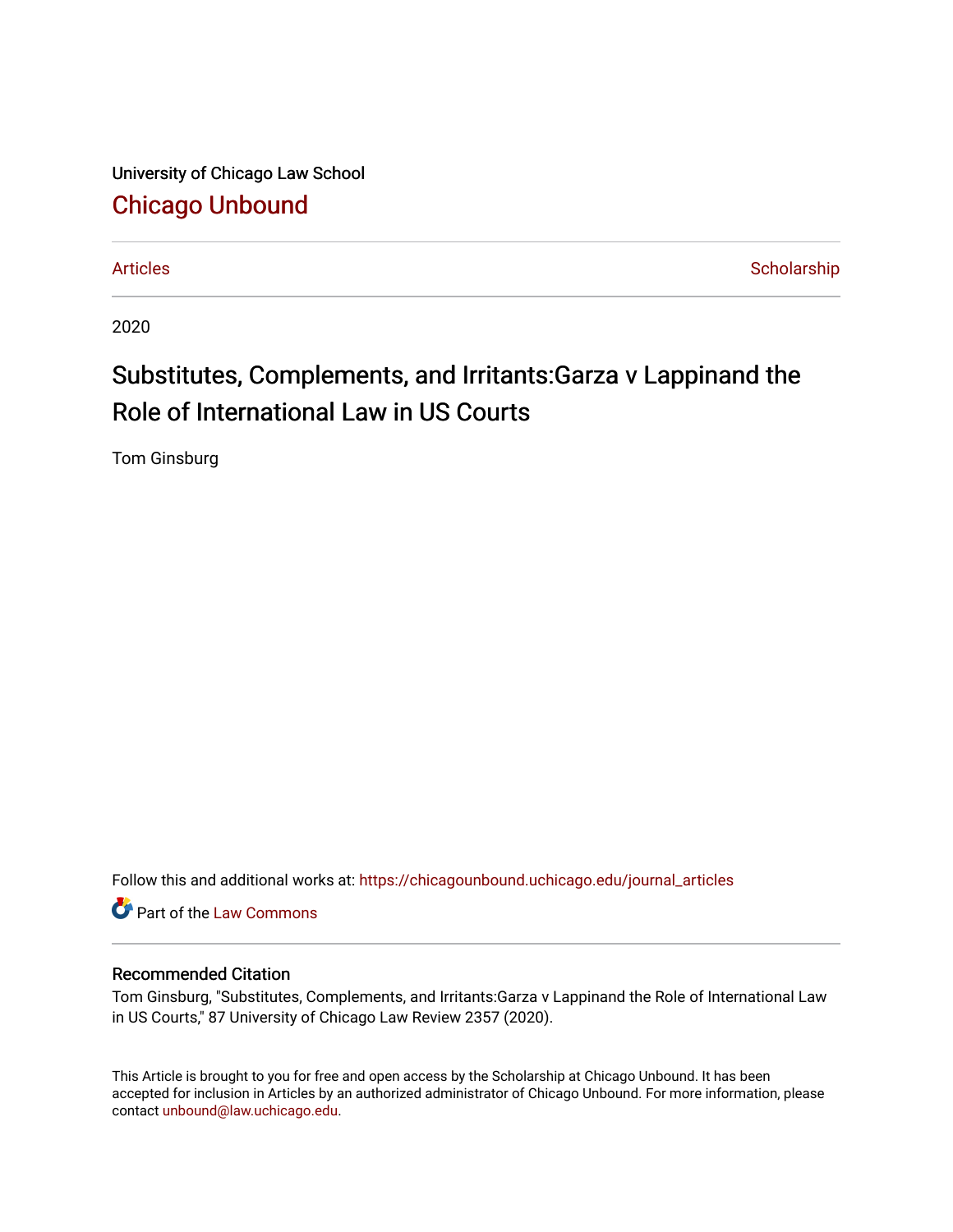# **Substitutes, Complements, and Irritants:** *Garza v Lappin* **and the Role of International Law in US Courts**

*Tom Ginsburg*†

#### **INTRODUCTION**

What is the relationship between US law and international law? This is the core question of the academic field of foreign relations law, but it is also a life-or-death issue for some people. In recent years, a series of cases involving death-row defendants has made its way to the federal courts, presenting a novel set of claims. This Essay discusses one such case, *Garza v Lappin*, <sup>1</sup> decided in 2001. The opinion by Judge Diane Wood is characteristically scrupulous, but is not among her best known, and was hardly controversial at the time.<sup>2</sup> Still, it is a useful case to illustrate the range of possible relationships between international human rights law and domestic courts, an issue of increasing importance around the globe.<sup>3</sup>

This Essay will examine Judge Wood's approach in light of other possible angles taken by various judges—both those working in the US and outside of it—in recent years. It first considers possible relationships between domestic law and international human rights law. It then examines the opinion in *Garza* in light

<sup>†</sup> Leo Spitz Professor of International Law, Ludwig and Hilde Wolf Research Scholar, The University of Chicago Law School; Professor of Political Science, The University of Chicago. Thanks to Humberto Romero, Shih-An Wang, and Alex Wong for research assistance.

<sup>1</sup> 253 F3d 918 (7th Cir 2001).

<sup>2</sup> See text accompanying note [104.](#page-20-0)

<sup>3</sup> See, for example, Gábor Halmai, *Domestic Courts and International Human Rights*, in Anja Mihr and Mark Gibney, eds, *The SAGE Handbook of Human Rights* 749, 763–65 (SAGE 2014); Michael Kirby, *Domestic Courts and International Human Rights Law – The Ongoing Judicial Conversation: The Hondius Lecture 2008*, 27 Neth Q Hum Rts 291, 303–07 (2009). See also David L. Sloss and Michael P. Van Alstine, *International Law in Domestic Courts*, in Wayne Sandholtz and Christopher A. Whytock, eds, *Research Handbook on the Politics of International Law* 79, 92–93 (Edward Elgar 2017) (examining courts' approaches to vertical and horizontal domestic law in comparison to transnational law); Karen Knop, *Here and There: International Law in Domestic Courts*, 32 NYU J Intl L & Polit 501, 535 (2000).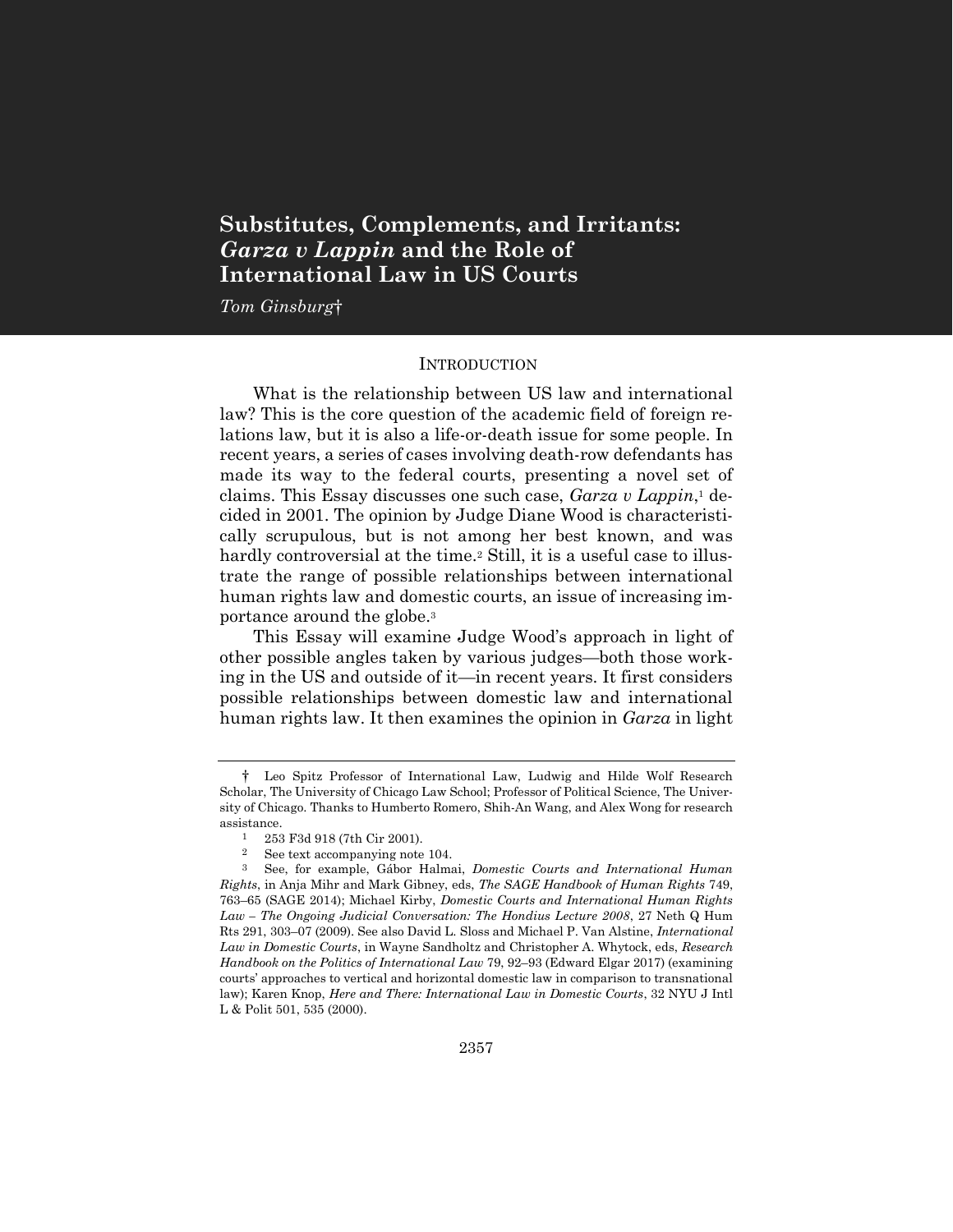of these approaches, finding the opinion notable for taking international legal norms seriously and giving them their due weight. While they did not have an impact on the outcome of Juan Raul Garza's habeas petition, the international norms are framed as ultimately complementary of domestic regulation; they do not substitute for it.

## I. INTERNATIONAL LAW IN DOMESTIC COURTS

International law protecting human rights is generally considered by scholars to be an area in which normative development has exceeded enforcement capacity.<sup>4</sup> Courts and tribunals established to protect human rights are characterized as fairly weak, and lacking powerful mechanisms for enforcing their decisions.<sup>5</sup> But that statement must be qualified, as the efficacy of the international machinery is almost entirely a function of its interaction with national legal orders, which varies widely across countries. The power of international law generally, and human rights law in particular, depends on the specific receptivity of national governments to claims based on it. Surely, when a government is recalcitrant, there is little that an international court can do on its own to enforce its judgments. But there are many countries which do take seriously the rulings of international tribunals, and a growing number of jurisdictions in which human rights law is incorporated into national law as a matter of constitutional text or supreme court jurisprudence. In 2013, for example, the Mexican Supreme Court incorporated the American Convention of Human Rights into domestic law.<sup>6</sup> The Inter-American Court of Human Rights has articulated a doctrine known as "conventionality control," holding that the entire body of regional human rights law is binding on every court in the hemisphere, in some cases trumping national constitutional law.<sup>7</sup> And many national constitutions stipulate that international human rights law is directly binding on national courts interpreting rights provisions.<sup>8</sup> Constitutional

<span id="page-2-0"></span><sup>4</sup> See, for example, Louis Henkin, *The Age of Rights* 22–24 (Columbia 1990).

<sup>5</sup> Eric A. Posner, *The Twilight of Human Rights Law* 96, 103–04 (Oxford 2014).

<sup>6</sup> See Karina Ansolabehere, *One Norm, Two Models. Legal Enforcement of Human Rights in Mexico and the United States,* 8 Mexican L Rev 93, 118 (2016).

<sup>7</sup> Ariel E. Dulitzky, *An Inter-American Constitutional Court? The Invention of the Conventionality Control by the Inter-American Court of Human Rights*, 50 Tex Intl L J 45, 49–50, 60–62 (2015).

<sup>8</sup> See, for example*,* S Afr Const Ch 2, § 39(1)(b) (requiring courts to consider international law when interpreting the South African Bill of Rights).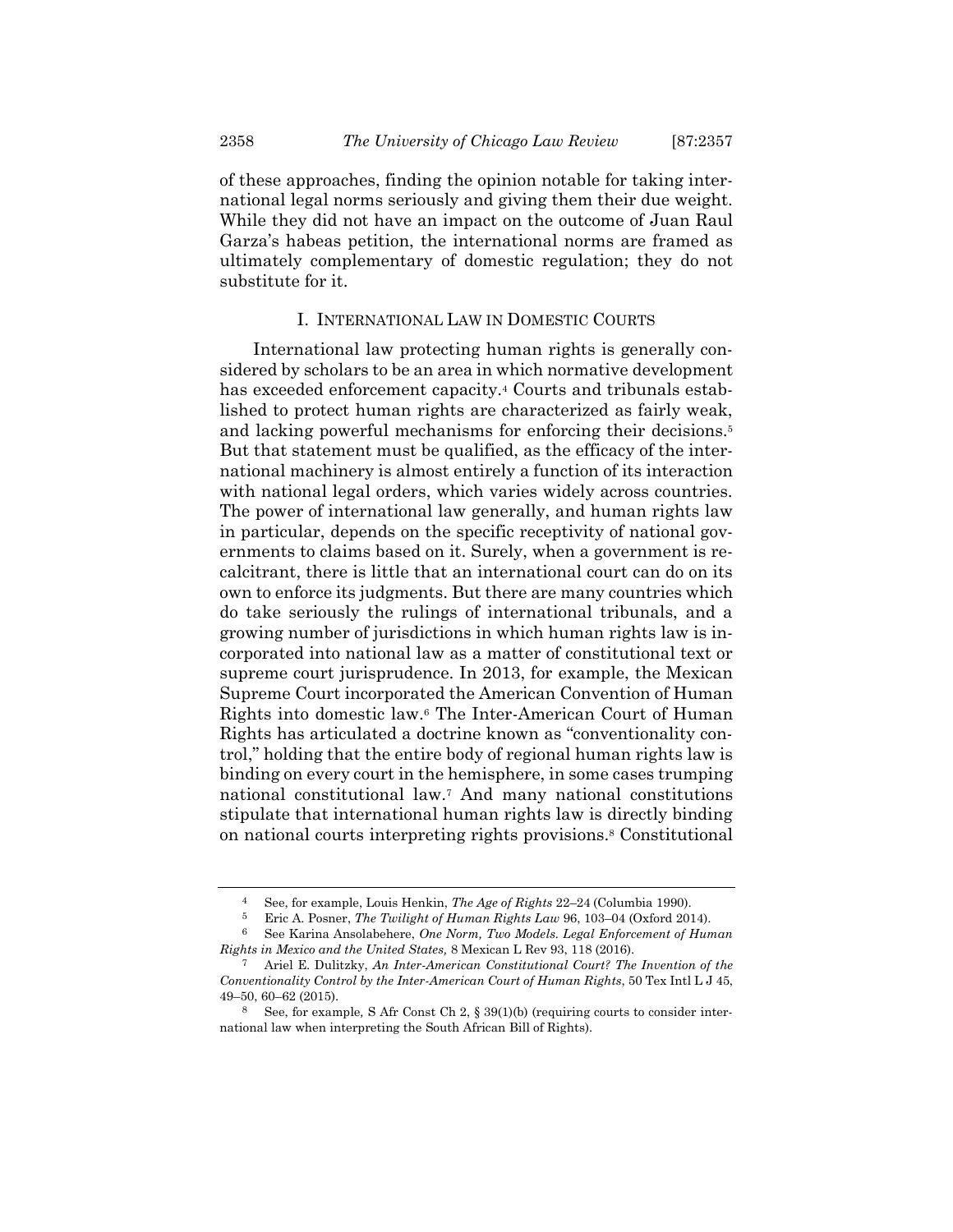courts in many countries act accordingly, accepting the pronouncements of international bodies as binding and authoritative.

The United States is not such a country, at least with regard to human rights treaty norms. Instead, treaties are only held to bind domestic courts if they are "self-executing" or if they are incorporated into US law by statute.<sup>9</sup> Absent clear indication that the treaty is intended to create directly enforceable rights, US courts tend to hold that there must be a legislative act incorporating international norms before they can be relied on by individuals.<sup>10</sup>

Why might different countries take different stances with regard to the enforceability and application of international law? Why, to put the point sharply, are US courts so different from those of Mexico? A traditional answer might focus on something like legal culture. Traditions in the United States of self-reliance, exceptionalism, and independence from the rest of the world mean that there is little to be gained by subjecting ourselves to foreign tribunals and their judgments. Europeans tend to be more comfortable with international delegations and supranational government, perhaps because the close proximity of countries has produced a culture of interaction. Latin Americans have long led in articulating regional norms of human rights, perhaps because of their history of overbearing authoritarian governments which has engendered a culture of rights-claiming. And some Asian cultures, it is sometimes asserted, emphasize duties to the collective over individual rights,<sup>11</sup> partially explaining why the region lacks a human rights court.

Cultural explanations cannot really account for changes over time. Why did the Mexican Supreme Court change its stance in recent years? Why do some Asian jurisdictions look outward more than others? Why has the number of national courts expressing

<sup>9</sup> Restatement (Fourth) of the Foreign Relations Law of the United States, § 310(1) (2018).

<sup>10</sup> See, for example*, Sosa v Alvarez-Machain*, 542 US 692, 735 (2004) (explaining that the International Covenant on Civil and Political Rights was ratified "on the express understanding that it was not self-executing and so did not itself create obligations enforceable in the federal courts").

<sup>11</sup> See Joseph Chan, *A Confucian Perspective on Human Rights for Contemporary China*, in Joanne R. Bauer and Daniel A. Bell, eds, *The East Asian Challenge for Human Rights* 212, 215 (Cambridge 1999) (noting the "common view" among some scholars of Confucianism that "Confucianism is incompatible with human rights").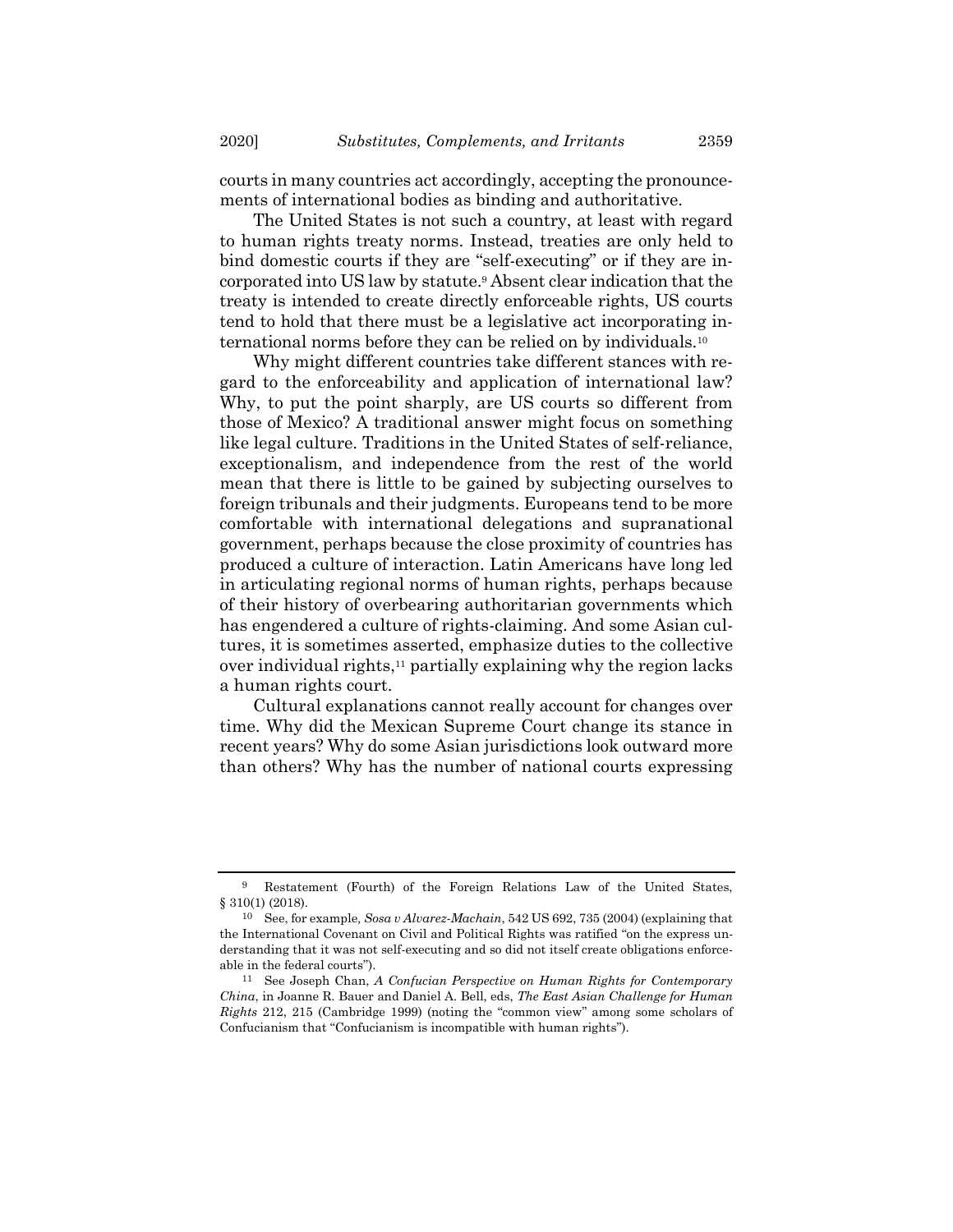skepticism about international law begun to increase in recent years?<sup>12</sup>

Another way of answering the question of variation is to look at incentives. International relations scholarship has emphasized the importance of human rights treaties to "tie[ ] the hands" of governments without other means of making credible commitments.<sup>13</sup> One idea is that countries that are established democracies have less marginal utility for international human rights institutions, because they have domestic machinery that can effectively deliver credibility. Our own courts, the argument goes, are able to adjudicate rights claims, and so we don't need external monitoring. In contrast, countries with weaker domestic enforcement machinery may not be able to make believable promises to their citizens, absent some external mechanism of holding government's feet to the fire for violations. Furthermore, new democracies without a history of democratic governance will have a particular need for international human rights commitments, because their citizens will be unlikely to believe that their promises will be adequately protected by future governments who might revert to authoritarianism. It is no surprise that both the European Convention on Human Rights,<sup>14</sup> created by the Council of Europe, and the American Declaration of the Rights and Duties of Man, <sup>15</sup> issued by the Organization of American States, were promulgated in periods of fragile democracy in those respective regions.<sup>16</sup> These instruments were meant to secure human rights among states which had recent histories of authoritarianism. Mutual monitoring and external enforcement would help to prevent backsliding.

<span id="page-4-0"></span>This approach seems to account for the United States' resistance to international human rights law. Robust domestic

<sup>12</sup> See Mikael Rask Madsen, Pola Cebulak, and Micha Wiebusch, *Backlash Against International Courts: Explaining the Forms and Patterns of Resistance to International Courts*, 14 Intl J L in Context 197, 197 (2018).

<sup>13</sup> See, for example, Andrew Moravcsik, *The Origins of Human Rights Regimes: Democratic Delegation in Postwar Europe*, 54 Intl Org 217, 228 (2000).

<sup>14</sup> Convention for the Protection of Human Rights and Fundamental Freedoms, 213 UNTS 221 (1950).

<sup>15</sup> American Declaration of the Rights and Duties of Man, OAS Off Rec, OEA/Ser L/V/II 23 Doc 21 (1948).

<sup>16</sup> For further discussion, see Alexandra Huneeus and Mikael Rask Madsen, *Between Universalism and Regional Law and Politics: A Comparative History of the American, European, and African Human Rights Systems*, 16 Intl J Const L 136, 139–41 (2018); Ed Bates, *The Evolution of the European Convention on Human Rights: From Its Inception to the Creation of a Permanent Court of Human Rights* 49–51 (Oxford 2010).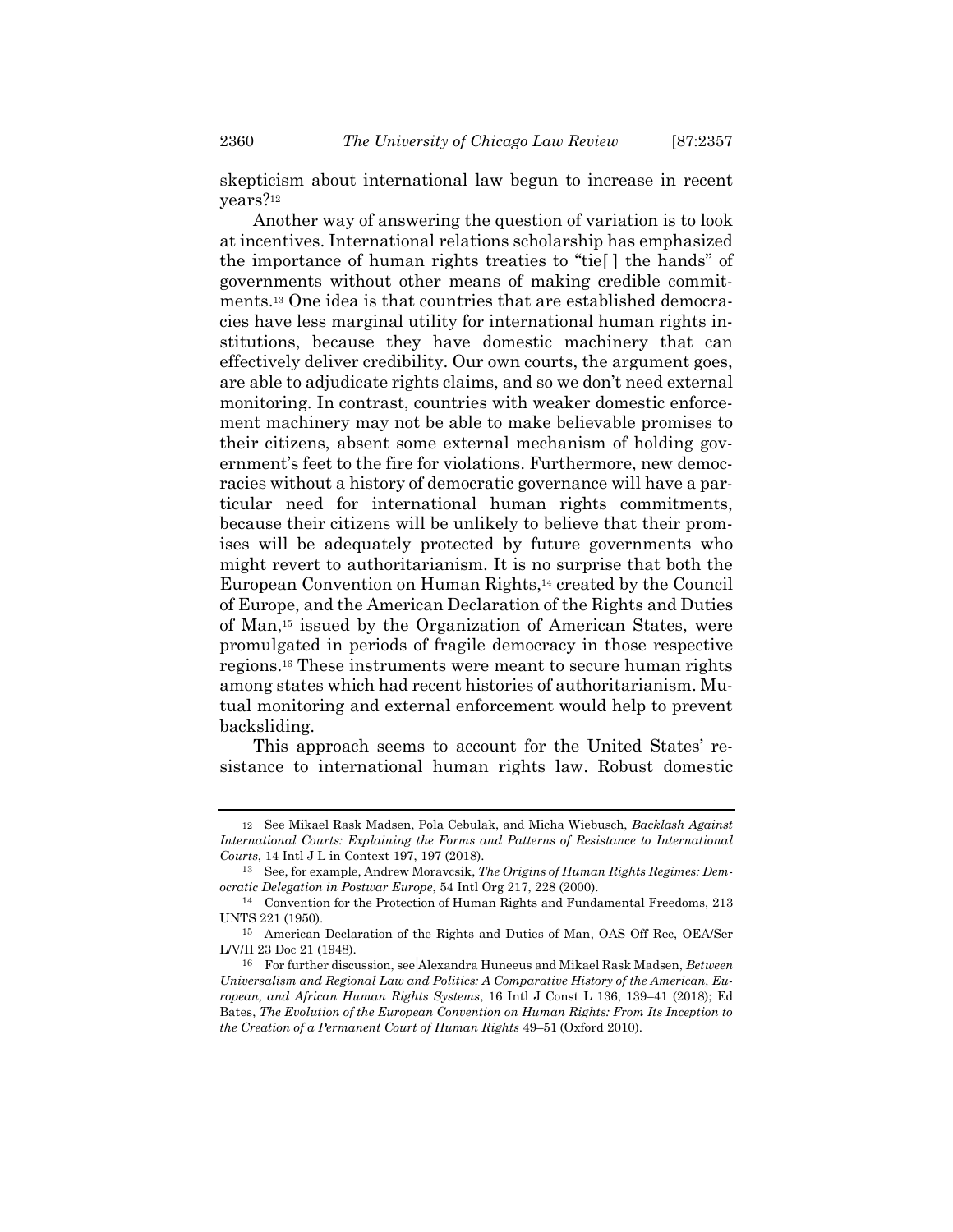traditions of rights protection, the argument goes, obviate the need for allowing international human rights institutions direct governance responsibility over US residents. To be sure, this claim belies the fact that in many areas, the rights enforcement of the federal courts is really fairly weak. Courts and Congress have constructed an array of doctrinal and procedural barriers to "ration[ ]" effective remedies, making it difficult to actually vindicate constitutional rights.<sup>17</sup> But in any case, my primary concern here is not to determine whether or why the United States is or is not exceptional.<sup>18</sup> Instead, it is to consider how different possible approaches might be pursued by jurists and constitutional designers in mediating the relationship between international and domestic norms.

#### II. SUBSTITUTES, COMPLEMENTS, AND IRRITANTS

I like to think of the relationship between domestic and international law using a framework of substitutes, complements, and irritants.<sup>19</sup> This Part briefly lays out these concepts and provides some examples.

<span id="page-5-0"></span>In economics, a "substitute" is a good that can be used in place of another, so that when the price of one good goes up, demand for its substitutes increases.<sup>20</sup> Applied to the field of governance, a substitute implies that one legal instrument can do the job as well as another and can be used alternatively. The famous 1920 case of *Missouri v Holland*, <sup>21</sup> in which an international treaty to protect migratory birds served to bypass constitutional limits on domestic legislation, illustrates the substitution dynamic.<sup>22</sup> In that case, Congress responded to a court decision striking down its

<sup>17</sup> Aziz Z. Huq, *Judicial Independence and the Rationing of Constitutional Remedies*, 65 Duke L J 1, 12–13 (2015).

<sup>18</sup> For an article that does engage in such a discussion, see generally Anu Bradford and Eric A. Posner, *Universal Exceptionalism in International Law*, 52 Harv Intl L J 1 (2011) (arguing that the United States, the European Union, and China all advance their own exceptionalist views of international law according to their particular interests).

<sup>19</sup> For prior work using this framework, see Tom Ginsburg, *Constitutions and Foreign Relations Law: The Dynamics of Substitutes and Complements*, 111 Am J Intl L Unbound 326, 328–29 (2017); Tom Ginsburg, *International Substitutes for Domestic Institutions: Bilateral Investment Treaties and Governance*, 25 Intl Rev L Econ 107, 113 (2005); Rachel Brewster, *The Domestic Origins of International Agreements*, 44 Va J Intl L 501, 502–03 (2004) (arguing that treaties substitute for statutes).

<sup>20</sup> See David W. Pearce, ed, *The MIT Dictionary of Modern Economics* 414 (MIT 4th ed 1992).

<sup>21</sup> 252 US 416 (1920).

<sup>22</sup> Id at 430–32.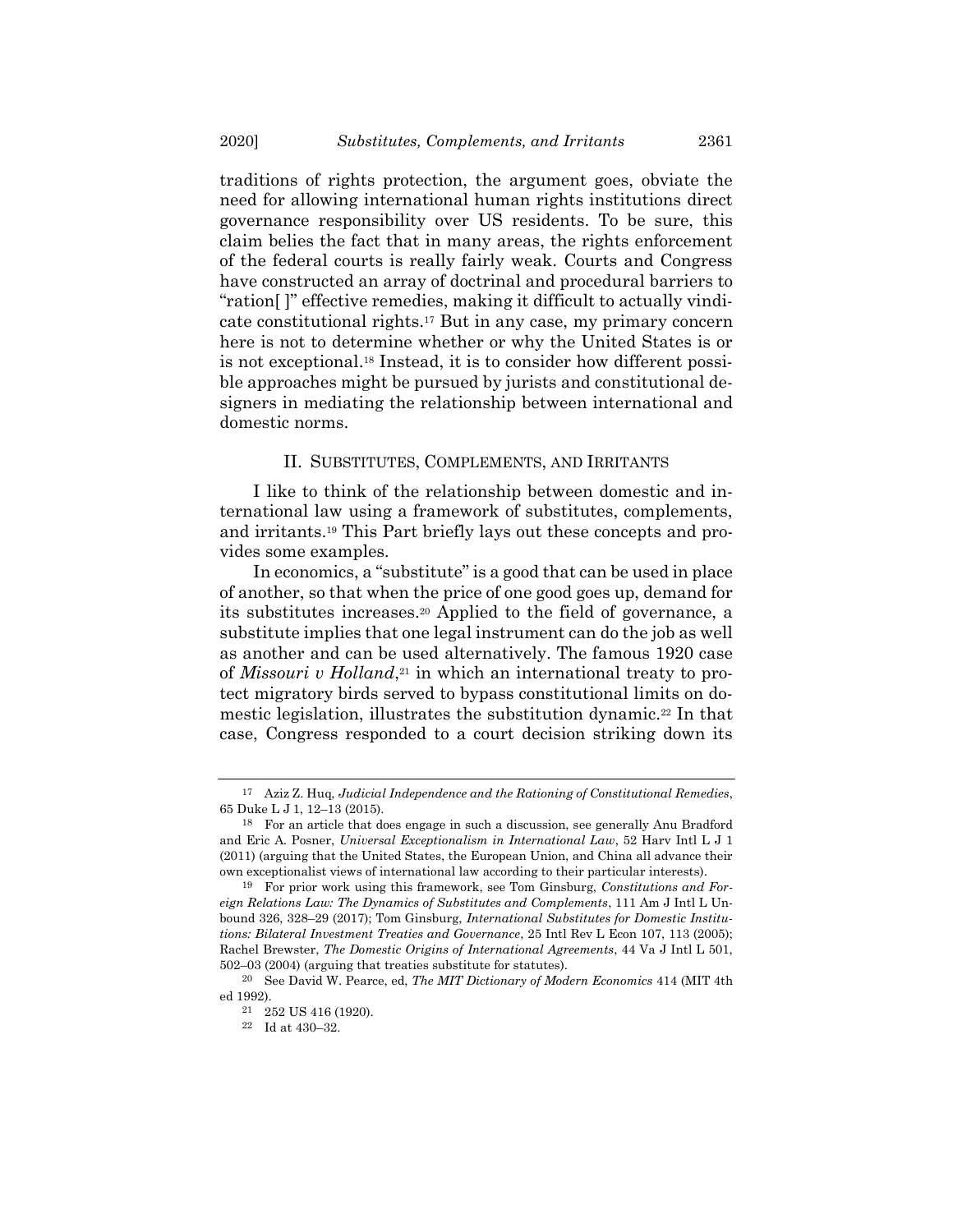domestic legislation on migratory birds by ratifying a treaty with Canada that accomplished largely the same ends.<sup>23</sup> When the Supreme Court held that the treaty was effective and constitutional,<sup>24</sup> it set up a system of legal substitutes: one instrument effectively substituted for another. International law could do the job of domestic law, and the government had some flexibility in choosing which instrument to use.

In contrast, a "complement" is a good whose consumption enhances demand for the primary good.<sup>25</sup> When the price of a primary good increases, demand for complements falls. In the realm of governance, this refers to a relationship among instruments in which two can work together in conjunction, and in fact may be superior to either one pursued on its own. Protection of intellectual property rights, for example, may work well at a national level, but will be superior if there are international treaties that extend this protection to different markets.

Note that there may be an asymmetry at work, in that legal protection at one level might be more elastic to changes in the other than vice versa. Consider the intellectual property example. An international treaty to protect intellectual property will not be of much use if all the domestic systems are weak and fail to provide for protection, because most violations occur within the boundaries of nation-states. In contrast, a system of strong domestic protections without an international treaty may in fact handle most of the relevant violations, so that the "complementarity" benefit of international law to domestic law is not as great as the reverse, even though simultaneous protection at both levels is unambiguously better.

Focusing narrowly on the field of human rights, it is clear that most violations occur within nation-states. But international treaties can do several things which complement the domestic level. They can help to define relevant rules, allowing states to coordinate on common definitions. They can set up institutions to monitor national performance, providing resources for domestic interest groups, transnational bodies, and other governments to pressure states toward better performance. And they can adjudicate particular violations, providing clarity and credibility to the enforcement machinery. These are all functions that are complementary in character.

<sup>23</sup> Id.

<sup>24</sup> Id at 435.

<sup>25</sup> See Pearce, ed, *The MIT Dictionary of Modern Economics* at 73, 91 (cited in note [20\)](#page-5-0).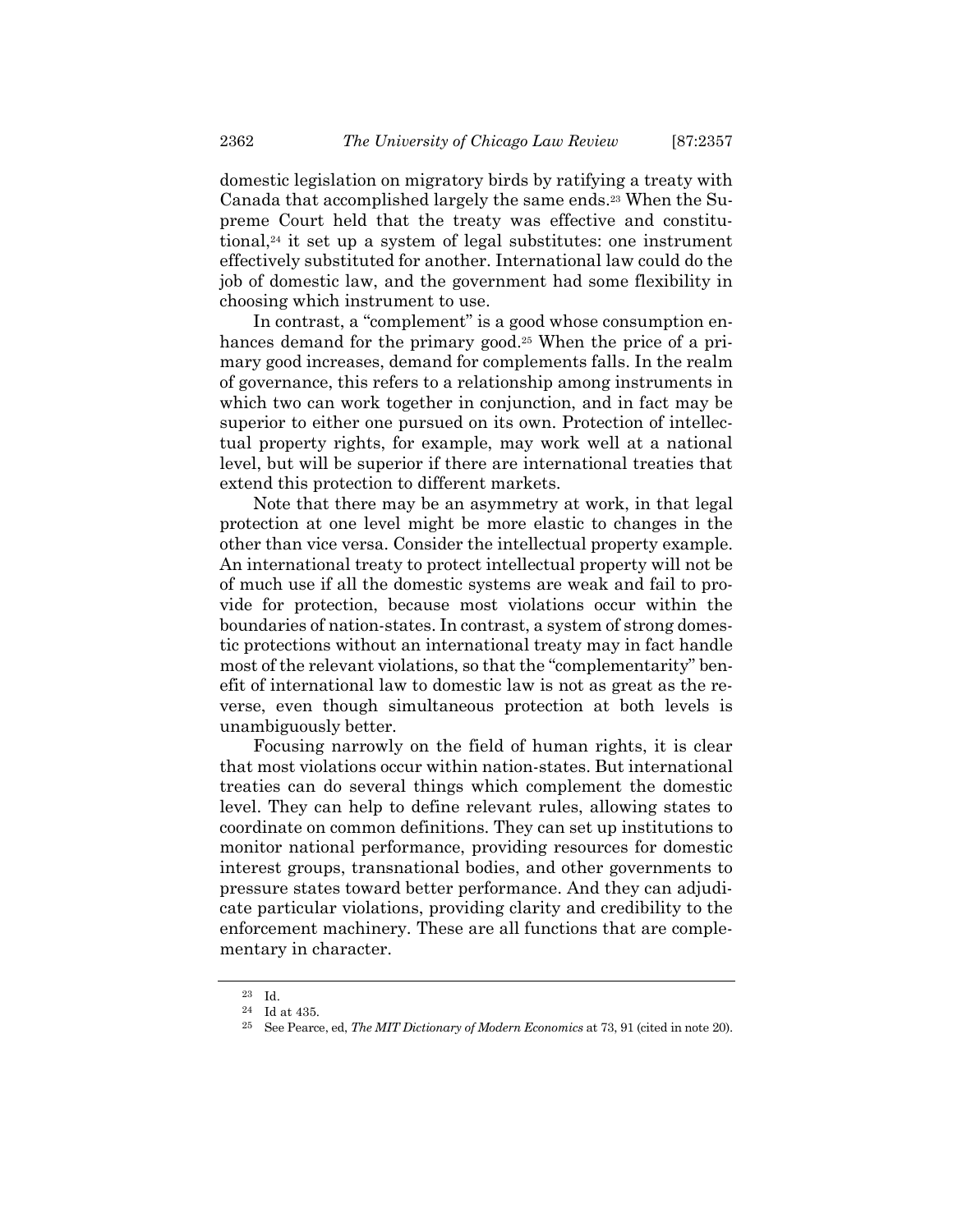Whether states view international law as complementary or substitutive may depend on their internal institutional structure, the need to make credible commitments, and the reputation of the government. As noted above, many new democracies have found great benefit in supplementing domestic rights promises with a degree of openness to the international community. Russia's Constitution of 1993 adopted a very open attitude toward international law, stating that it recognizes rights and freedoms in accordance with "universally recognized principles and norms of international law."<sup>26</sup> This made some sense in a moment when it looked like Russia might democratize. But constitutional amendments to extend the term of President Vladimir Putin modified the text to place the constitution above international law. <sup>27</sup> As Russia has become stronger and more authoritarian, the need for this signaling has become less important.

The Russia case allows us to turn to a third possible relationship between domestic and international law, namely that an international norm might be a kind of "irritant" to the domestic legal order. The term comes from Professor Gunther Teubner, the systems theorist who used an organic analogy to analyze how legal rules travel across borders.<sup>28</sup> Instead of the usual metaphor of legal rules being "transplanted" from one legal system to another, Teubner noted that when a foreign rule enters a domestic legal culture, it may not be accepted seamlessly. Instead, it can irritate the functioning of the law and the law's relationship with other social systems, triggering "new and unexpected events."<sup>29</sup> For a legal system like that of Russia today, the international human rights system is more of an irritant than a complement. While it may have been framed as complementary twenty years ago at the time of ratification, the fact that tens of thousands of litigants have challenged Russia before the European Court of Human Rights (ECHR) has led Russian judges to move away from the idea that ECHR judgments are directly enforceable.<sup>30</sup> Instead, each will be scrutinized for compatibility with the Russian Constitution.

<sup>26</sup> Rus Const § 1, Ch 2, Art 17, cl 1.

<sup>27</sup> See Jonathan H. Hines, Jennifer A. Josefson, Vasilisa Strizh, and Alexander V. Marchenko, *Russia Adopts Major Amendments to Its Constitution* (Lexology, July 13, 2020), archived at https://perma.cc/XZ57-4NYD.

<sup>28</sup> See Gunther Teubner, *Legal Irritants: Good Faith in British Law or How Unifying Law Ends up in New Divergences*, 61 Modern L Rev 11, 12 (1998).

<sup>29</sup> Id.

<sup>30</sup> Lauri Mälksoo, *The European Court of Human Rights and Russia: Quo Vadis?*, (fifteeneightyfour, Nov 22, 2018), archived at https://perma.cc/YD33-3TQF. But see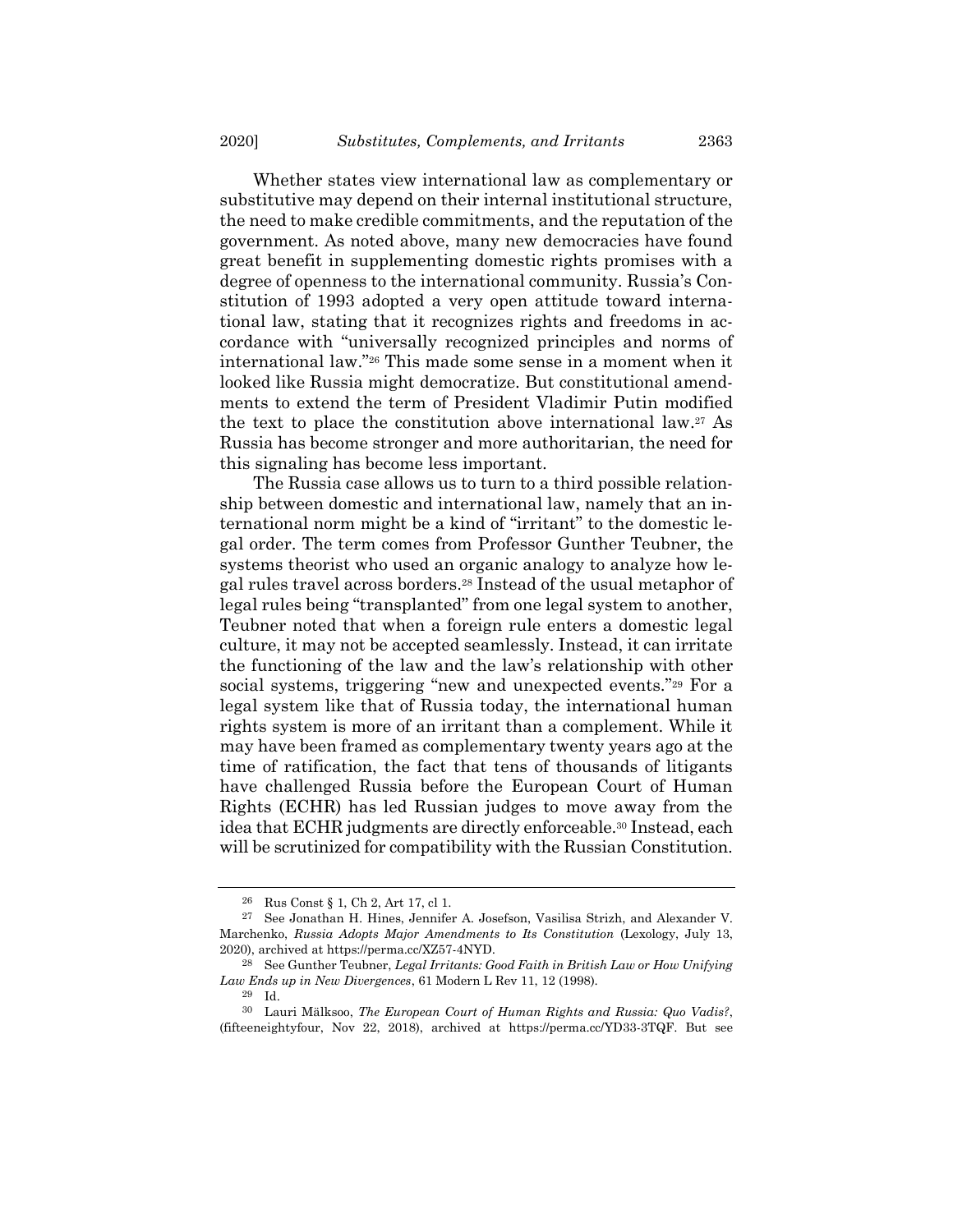My assertion in this Essay is that whether international human rights norms operate as complements, substitutes, or irritants is partly a function of framing by judges and other legal actors. If international norms are perceived as irritants, judges must do their best to repel them, and certainly not let them enter the host body of national law. Something like this can be seen in Justice Antonin Scalia's famous attack on Justice John Paul Stevens's opinion in *Thompson v Oklahoma,* <sup>31</sup> the case finding the application of the death penalty to juveniles constitutionally suspect.<sup>32</sup> In response to Justice Stevens's noting a trend away from capital punishment in other industrial democracies, Justice Scalia sharply retorted that "[w]e must never forget that it is a Constitution for the United States of America that we are expounding."<sup>33</sup> Other countries' judicial interpretations could only muddy the waters and pollute our law.

Justice Scalia's view is of a constitutional order that is or should be hermetically sealed from external influences in interpretation. While consistent with positivist accounts of law, his view has been challenged. Justice Stephen Breyer, for example, has forcefully articulated a defense of judicial engagement with foreign legal materials as being essential to the role of courts in an increasingly globalized world.<sup>34</sup> And scholars like Professors Eric Posner and Cass Sunstein have pointed out that it is often possible to learn from practices of other states.<sup>35</sup> Even within the United States, they note, state courts frequently cite each other's decisions, notwithstanding the fact that they have no value as binding law.<sup>36</sup> This vigorous debate contrasts those who see foreign law as complementary and those who accuse them of using

Anatoly I. Kovler, *European Convention on Human Rights in Russia,* 374 L'Europe en Formation 116, 116 (Winter 2014) (noting that the Russian State Duma "sent a clear signal that . . . the Russian Federation recognizes the jurisdiction of the European Court of Human Rights as binding" when it ratified the Convention on Human Rights).

<sup>31</sup> 487 US 815 (1988).

<sup>32</sup> Id at 838.

<sup>33</sup> Id at 868 n 4 (Scalia dissenting). See also *Atkins v Virginia*, 536 US 304, 347–48 (2002) (Scalia dissenting) (dismissing as irrelevant "the practices of the 'world community,' whose notions of justice are (thankfully) not always those of our people"); *Roper v Simmons*, 543 US 551, 624 (2005) (Scalia dissenting) (stating that "the basic premise of the Court's argument—that American law should conform to the law of the rest of the world ought to be rejected out of hand").

<sup>34</sup> See Stephen Breyer, *The Court and the World: American Law and the New Global Realities* 7 (Vintage 2015).

<sup>35</sup> Eric A. Posner and Cass R. Sunstein, *The Law of Other States*, 59 Stan L Rev 131, 171 (2006).

<sup>36</sup> Id at 133–35.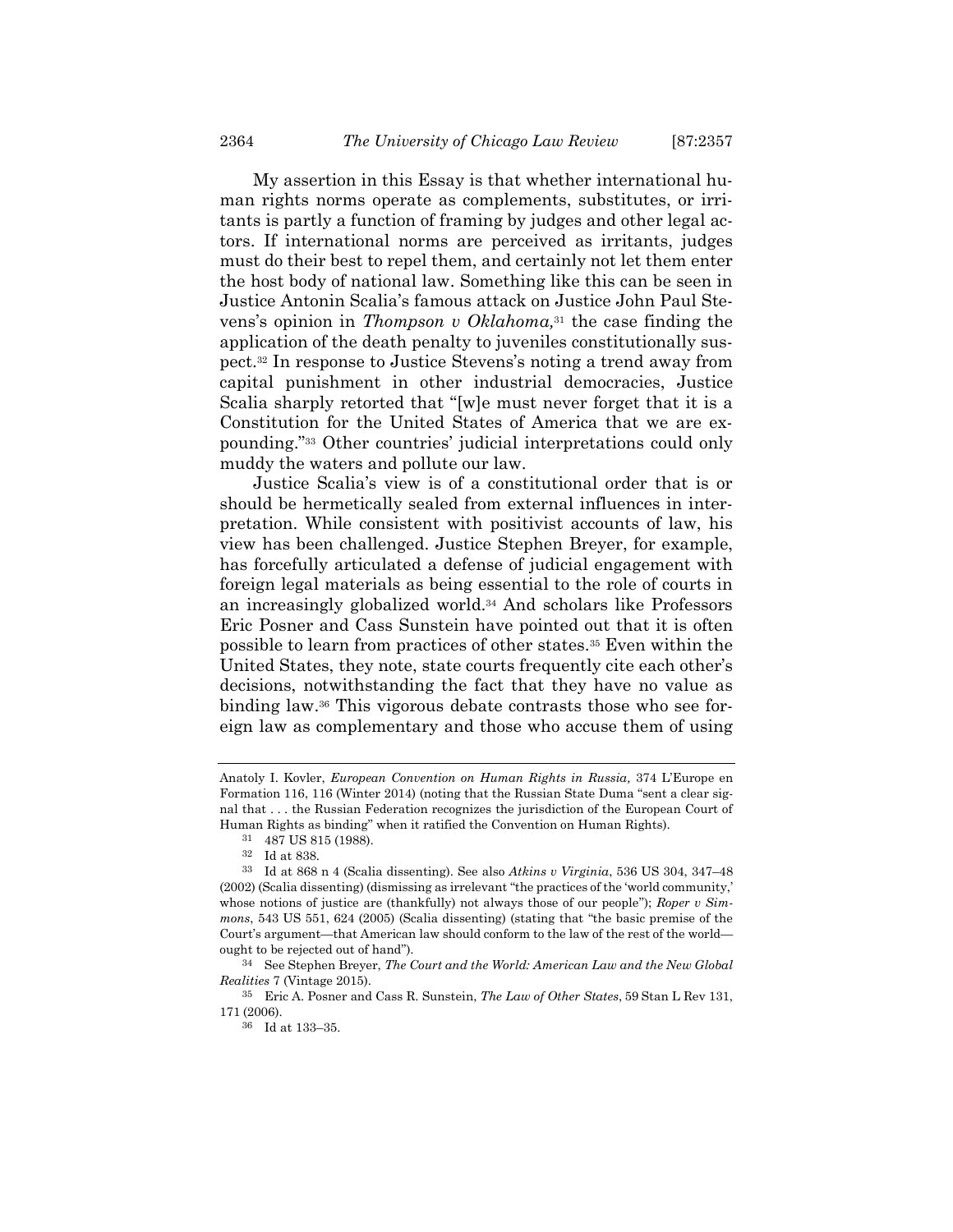it as a substitute for US law. Indeed, because of this threat of invasion of foreign material into the *corpus juris*, some of these writers frame foreign law as an irritant.

In a book-length exploration of the issue of how judges should engage with foreign and international law in the course of constitutional interpretation, Professor Vicki Jackson has called for a posture of cautious engagement with transnational materials.<sup>37</sup> She views this stance as a kind of middle ground between approaches like Justice Scalia's, which she characterizes as one of "resistance," and those who would argue for "convergence" of norms, without regard to national-level differences.<sup>38</sup> The latter may in some cases be required by constitutional or international law, and national courts have sometimes chosen to construe their domestic laws in accordance with international human rights law.

In Jackson's framework, judicial engagement with foreign materials has at least two modes.<sup>39</sup> One she calls deliberative engagement, which is focused "on the degree to which considering international or foreign material can aid the judge in a deeper, or better, appreciation of her own constitution and in attaining that distance from her own situation which may promote more impartial decision-making."<sup>40</sup> In this mode there is no obligation to consider foreign or international law, but it is seen as complementing domestic interpretation. The second mode is what she calls relational, in which there is either a legal or felt obligation to consider transnational sources. As she put it in an earlier work:

What is important here is that foreign and especially relevant international law must be considered, though not necessarily followed. On this view, elsewhere described as recognizing the "relational authority" of foreign courts' decisions on issues of domestic constitutional law, foreign and international law, especially on human rights, have a decided gravitational pull, if they concern parallel commitments and decisions and especially if they represent a consensus or decisive trend. This pull . . . demands consideration, though not necessarily convergence.<sup>41</sup>

<sup>37</sup> Vicki C. Jackson, *Constitutional Engagement in a Transnational Era* 255–56 (Oxford 2010).

<sup>38</sup> Id at 8, 17.

<sup>39</sup> Id at 72–73.

<sup>40</sup> Vicki C. Jackson, *Transnational Challenges to Constitutional Law: Convergence, Resistance, Engagement*, 35 Fed L Rev 161, 175 (2007).

<sup>41</sup> Id at 175–76 (citation omitted).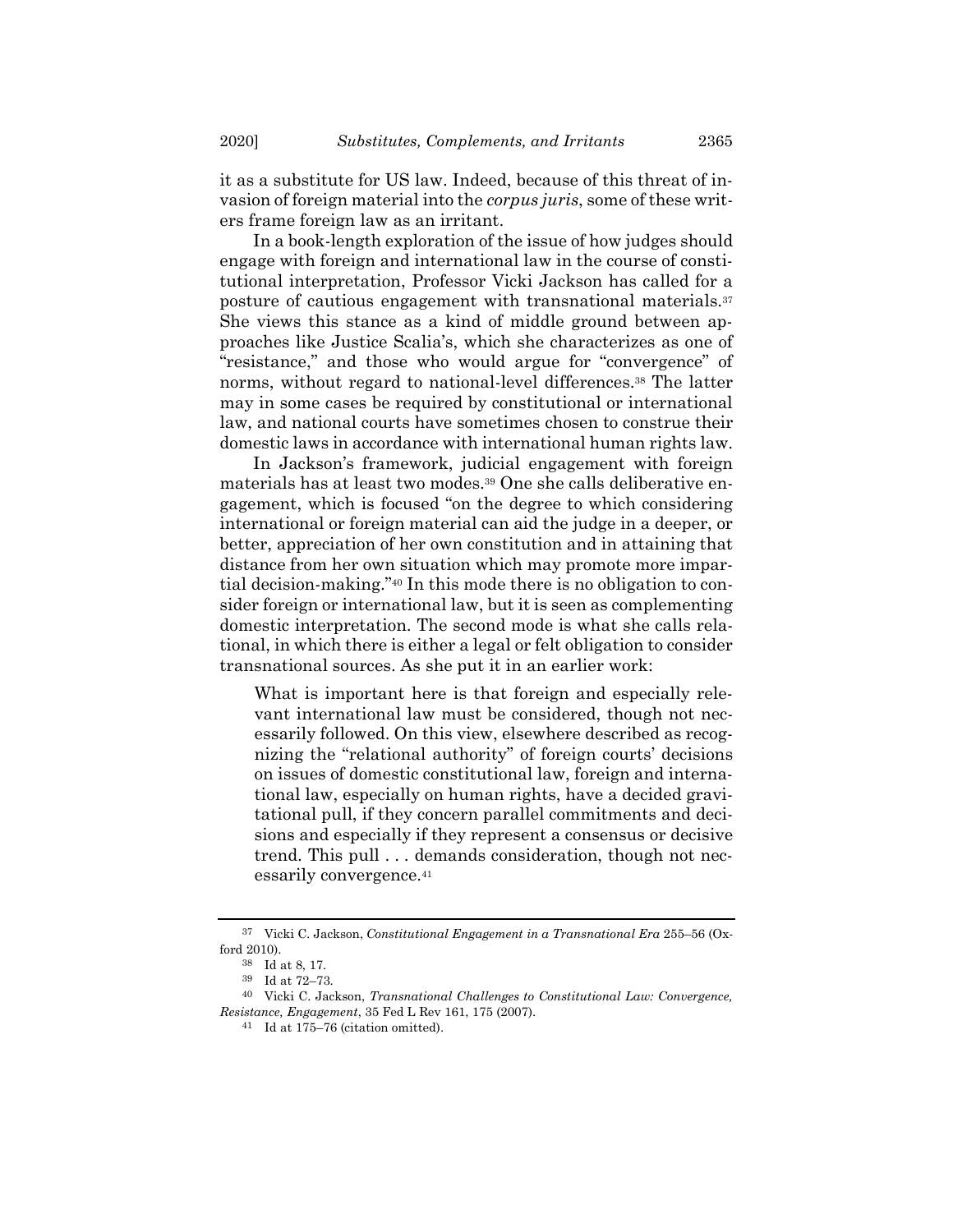In other words, judges should take international sources seriously but are under no obligation to adopt solutions adopted elsewhere. In this mode, the framing of law as an irritant is gone. Judges are perfectly capable of taking international norms seriously without risking the integrity of the constitutional order. The two levels are, in theory, complements.

Jackson looks at the problem from the perspective of national constitutional judges. International lawyers and judges tend to have a different perspective. Their concern is not whether to engage with domestic norms, for it is nearly always the case that effective international adjudication requires domestic actors to implement a decision. This means there is little choice in the matter. Some international judges respond by insisting on the normative primacy of international law, treating it essentially as a substitute for domestic lawmaking. The Inter-American Court's doctrine of conventionality control, referred to above, is an example.<sup>42</sup> However, international judges sometimes take a stance of more complementarity, as when they grant a degree of deference to national authorities. The ECHR, for example, has adopted the doctrine of the margin of appreciation, in which it will allow national actors some leeway in their interpretation of rights under the European Convention on Human Rights.<sup>43</sup> This approach is one which sees national systems of human rights protection and the international system as essentially complementary.

In short, when adjudicating claims that implicate the relationship between national and international law, judges have an array of possible approaches. These are, of course, sometimes determined by positive law, and the articulated relationship between international and domestic norms in law. Yet in their attitudes, judges also exhibit moods that frame the relationship, including attitudes of irritation, or of viewing the two levels as effective substitutes or complements. With these preliminaries out of the way, let us now turn to the *Garza* case.

#### III. THE *GARZA* CASE

The petitioner, Juan Raul Garza, was sentenced to death by a Texas jury for each of three murders committed in furtherance

<sup>42</sup> See text accompanying note [7.](#page-2-0)

<sup>43</sup> See generally Kathleen Cavanaugh, *Policing the Margins: Rights Protection and the European Court of Human Rights*, 4 Eur Hum Rts L Rev 422 (2006).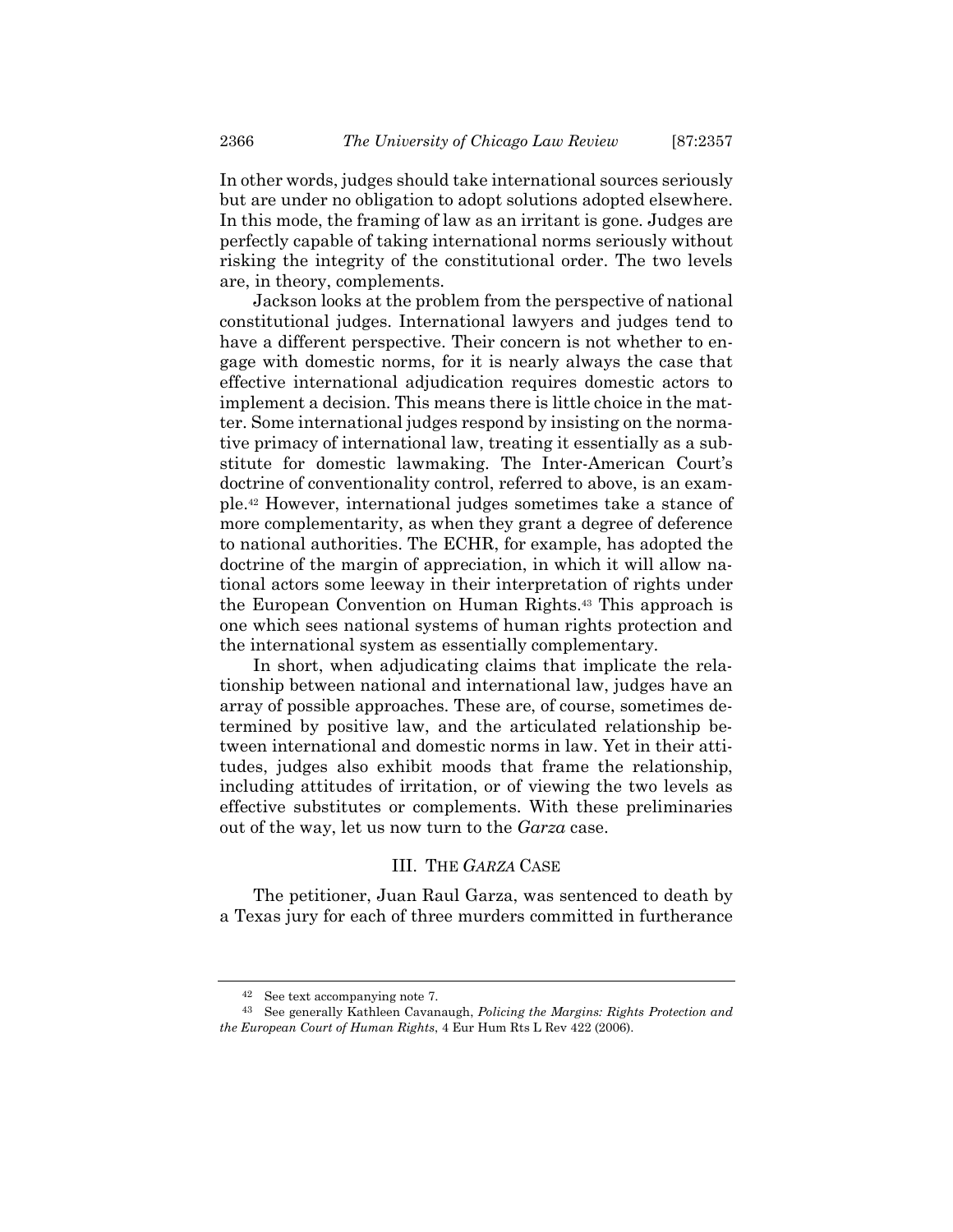<span id="page-11-0"></span>of a continuing criminal enterprise.<sup>44</sup> Facing the death penalty, he exhausted domestic remedies in the United States and then filed a petition with the Inter-American Commission on Human Rights ("Commission"), a body set up by the Organization of American States (OAS).<sup>45</sup> The OAS is an organization established in 1948, with thirty-five member states throughout the Western hemisphere.<sup>46</sup> The OAS has created several legal instruments related to human rights, of which the two most important are the American Declaration of the Rights and Duties of Man of 1948 (American Declaration), and the American Convention on Human Rights of 1969 (American Convention).<sup>47</sup> The American Declaration is a statement of human rights applicable in the region, though not explicitly legally binding.<sup>48</sup> The American Convention, on the other hand, is a binding treaty that also calls for the creation of an Inter-American Court of Human Rights.<sup>49</sup> Eventually established in 1978 when the American Convention entered into force, this body adjudicates cases of alleged human rights violations by state parties; it also issues advisory opinions interpreting primary legal texts at the request of the OAS itself, an OAS organ, or a member state.<sup>50</sup>

The OAS Charter calls for the creation of the Commission, with the role to "promote the observance and protection of human rights."<sup>51</sup> Created in 1959, the Commission's current role is to accept petitions asserting violations of the American Declaration. If the Inter-American Commission finds a violation, it can visit

<sup>44</sup> *Garza*, 253 F3d at 919–20.

<sup>45</sup> Id at 920.

<sup>46</sup> Organization of American States, *About Us*, archived at https://perma.cc/ 6DUE-YB38.

<sup>47</sup> The American Declaration was signed in Bogotá, Colombia, in April 1948, at the Ninth International Conference of American States. It was ratified on May 2, 1948, preceding the ratification of the United Nations' Universal Declaration of Human Rights by seven months. See American Declaration at 1 (cited in not[e 15\)](#page-4-0). The American Convention, also known as the "Pact of San José," was adopted on November 22, 1969, in San José, Costa Rica. It entered into force in 1978 when an eleventh state acceded to the American Convention. See American Convention on Human Rights, "Pact of San José, Costa Rica," 1144 UNTS 123, 144 (1969). In addition, in 1990 the OAS promulgated a Protocol to the American Convention on Human Rights to Abolish the Death Penalty. This Protocol was adopted on June 8, 1990, in Asunción, Paraguay. Inter-American Commission on Human Rights*, The Death Penalty in the Inter-American Human Rights System: From Restrictions to Abolition* \*4 n 6 (2011), archived at https://perma.cc/WR6K-92H3.

<sup>48</sup> See generally American Declaration (cited in note [15\)](#page-4-0).

<sup>49</sup> American Convention, Art 33, 1144 UNTS at 153 (cited in not[e 47\)](#page-11-0).

<sup>50</sup> American Convention, Arts 63–64, 1144 UNTS at 159–60 (cited in not[e 47\)](#page-11-0).

<sup>51</sup> Organization of American States, *Charter of the Organization of American States* Part Two, Ch XV, Art 106, archived at https://perma.cc/X85N-U2QM.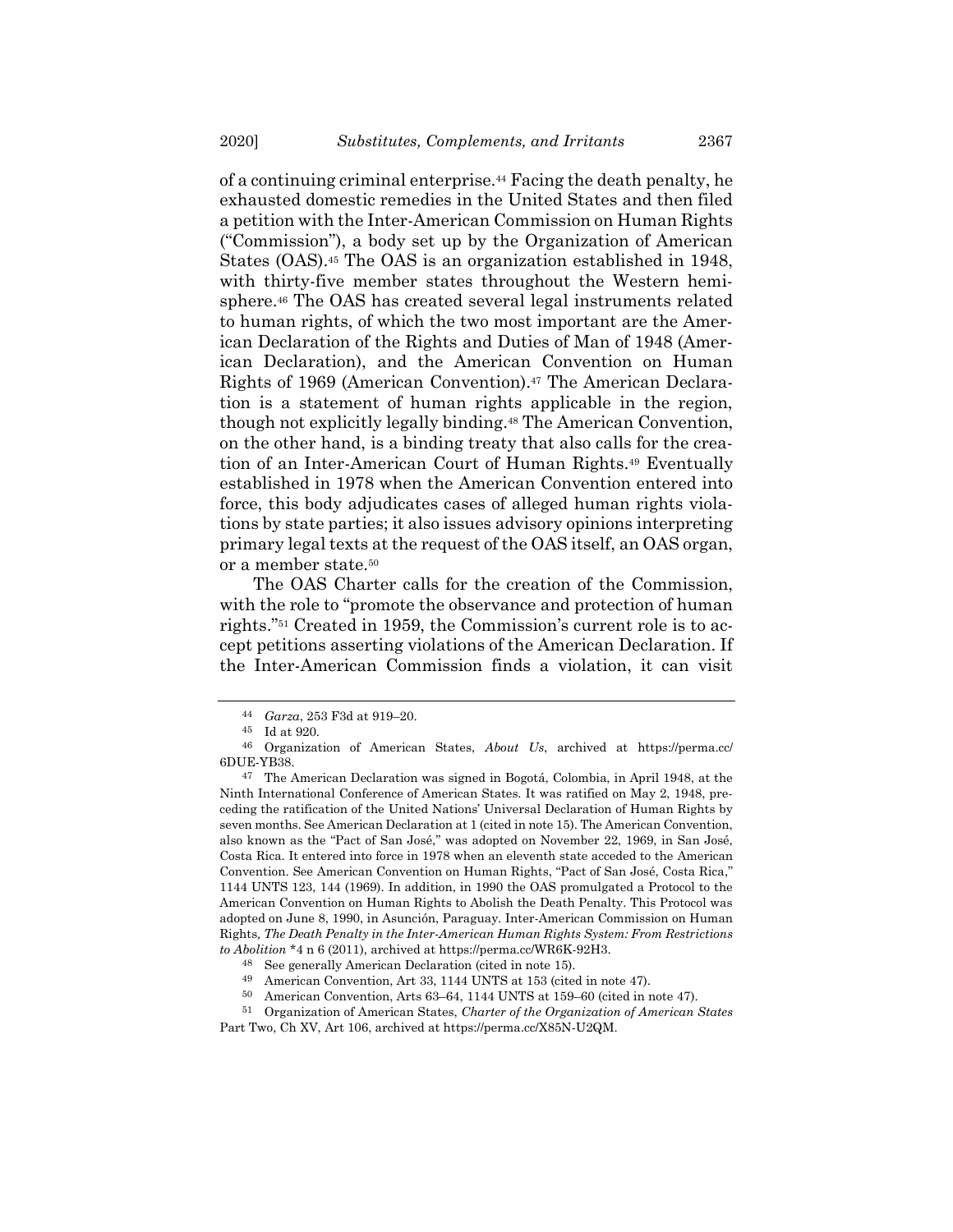member states and issue findings, or, if the country concerned is a state party to the American Convention, file a case before the Inter-American Court of Human Rights.<sup>52</sup> The Commission's rules call for the exhaustion of domestic remedies before a petition is admissible.<sup>53</sup>

Garza asserted several violations of his rights embodied in the regional instruments. Although both the American Declaration and the American Convention recognize a right to life, neither prohibits the death penalty. The American Declaration is silent, likely because of its age.<sup>54</sup> Article 4 of the American Convention provides certain limits on the death penalty for those countries that have not yet abolished it.<sup>55</sup> But Garza's main claim was a violation of his rights to due process and a fair trial under the American Declaration.<sup>56</sup>

The Commission heard Garza's petition and found a procedural violation in sentencing, namely that the government had introduced evidence of five murders Garza had allegedly committed in Mexico, in addition to the three he was being tried for. While this is perfectly legal under US sentencing law, the Commission found that it violated the American Declaration's guarantees of due process and a fair trial, and recommended that the United States commute Garza's sentence and reform its evidentiary laws.<sup>57</sup> Armed with the Commission's finding, Garza raised a petition for habeas corpus, which the district court denied; Garza then appealed to the Seventh Circuit for a stay of execution.<sup>58</sup>

The most complex issue before the court was a procedural question about jurisdiction.<sup>59</sup> The jurisdictional question involved

<sup>52</sup> Organization of American States, *What Is the IACHR?*, archived at https://perma.cc/B3U9-EGP2.

<sup>53</sup> Organization of American States, *Rules of Procedure of the Inter-American Commission on Human Rights* Title II, Ch II, Art 31, archived at https://perma.cc/ 8ECA-WWCB; American Convention, Arts 46, 48–50, 61, 1144 UNTS at 155–57, 159 (cited in note [47\)](#page-11-0).

<sup>54</sup> The European Convention on Human Rights, adopted in 1950, similarly did not abolish the death penalty, instead adopting an Optional Protocol decades later. See Protocol No 6 to the Convention for the Protection of Human Rights and Fundamental Freedoms Concerning the Abolition of the Death Penalty, Council of Europe, ETS No 114, 22 ILM 538 (1983).

<sup>55</sup> American Convention, Art 4, 1144 UNTS at 145 (cited in note [47\)](#page-11-0).

<sup>56</sup> See American Declaration, Art XVIII (cited in note [15\)](#page-4-0) (guaranteeing the right to a fair trial); American Declaration, Art XXVI (cited in note [15\)](#page-4-0) (guaranteeing the right to due process).

<sup>57</sup> *Garza v United States*, Case 12.243, Rep No 52/01, ¶ 39 (Inter-Am Ct Hum Rts 2000).

<sup>58</sup> *Garza*, 253 F3d at 920.

<sup>59</sup> See id at 920–24.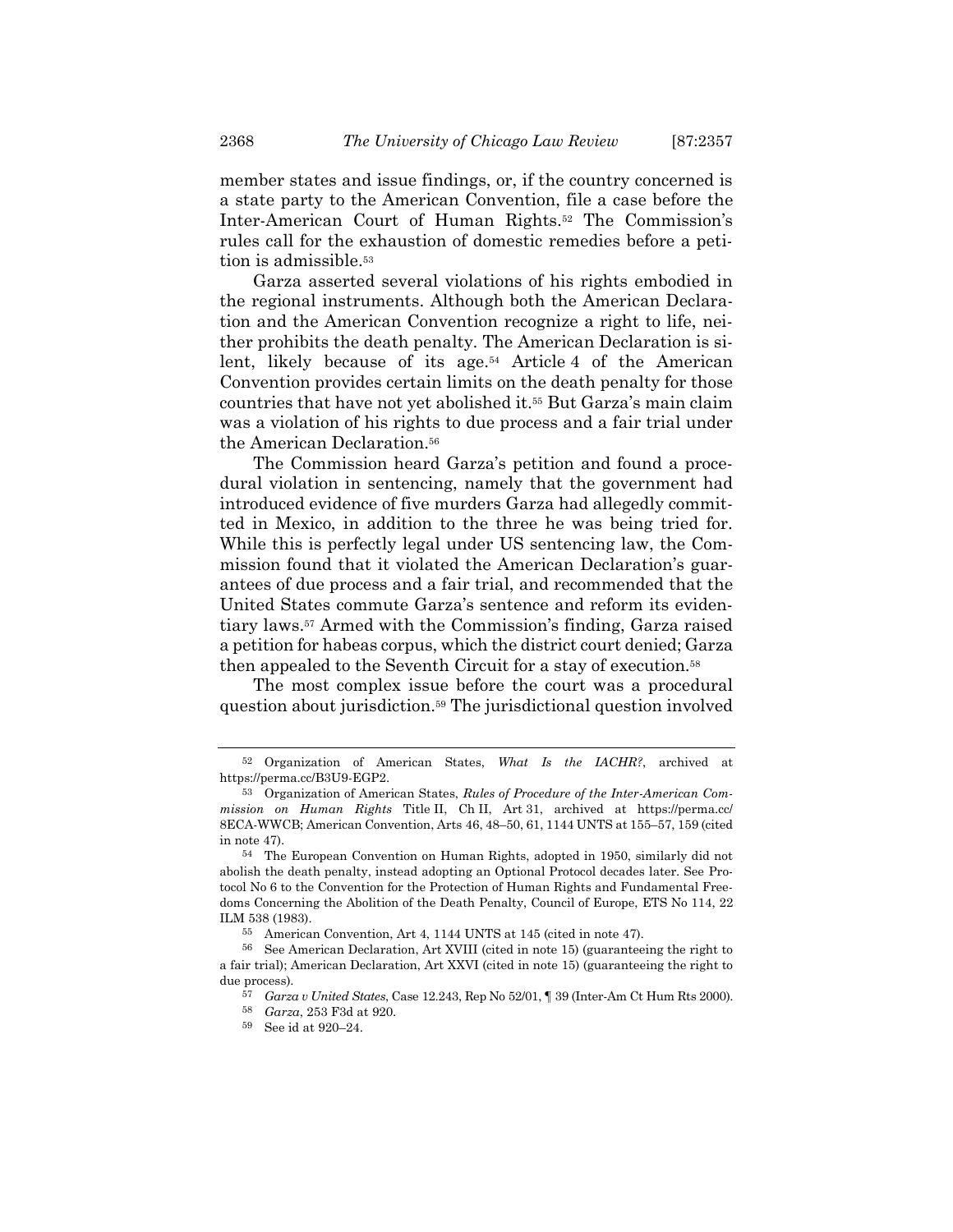the intersection of 28 USC § 2255 and 28 USC § 2241, the two statutes that govern habeas challenges brought by prisoners. In general, federal prisoners who want to appeal their convictions or sentences must do so under § 2255, but Garza's application was brought under  $\S 2241.60$  Second or successive petitions to challenge a conviction under § 2255 are prohibited without a court's permission; moreover, § 2255 specifically prohibits challenging convictions under § 2241.<sup>61</sup> However, § 2255 does carve out an exception to this latter prohibition in the form of its "savings clause," according to which a prisoner may bring a  $\S 2241$  petition if the § 2255 remedy "is inadequate or ineffective to test the legality of [the prisoner's] detention."<sup>62</sup> In her decision, Judge Wood concluded that Garza's case satisfied this savings clause exception.<sup>63</sup>

Garza's central argument was not that the American Convention was directly applicable under US law, a claim that would likely fail on its face. Instead, it was that an international treaty obligation was created by the Commission's report, which claimed that his execution violated international law.<sup>64</sup> Because of exhaustion requirements under the American Convention, there was no way this could have been obtained before his first habeas filing. It was the very act of issuing the report that created this judicially enforceable right, and before that act was performed on April 4, 2001, no such right existed.<sup>65</sup> It therefore would have been impossible for Garza to have argued in his initial § 2255 petition that his conviction violated any treaty obligation. The court concluded that this was sufficient grounds to satisfy the savings clause, and that Garza was thus entitled to a petition under  $\S 2241.66$ 

Having established its jurisdiction to hear the case, the court then considered the merits of Garza's petition for a stay of execution. In order to successfully obtain a stay of execution, a petitioner must establish that he has presented a "substantial ground" on which relief could be granted.<sup>67</sup> This in turn raised the question whether the Inter-American Commission Report cited by Garza created an enforceable and binding obligation on the United States. However, the court pointed out that, generally

<sup>60</sup> Id at 921.

<sup>61</sup> Id at 920–21.

<sup>62</sup> *Garza*, 253 F3d at 921, quoting 28 USC § 2255.

<sup>63</sup> *Garza*, 253 F3d at 922.

 $^{64}$  Id at 923.<br> $^{65}$ Id

Id. 66 Id.

<sup>67</sup> *Delo v Stokes*, 495 US 320, 321 (1990).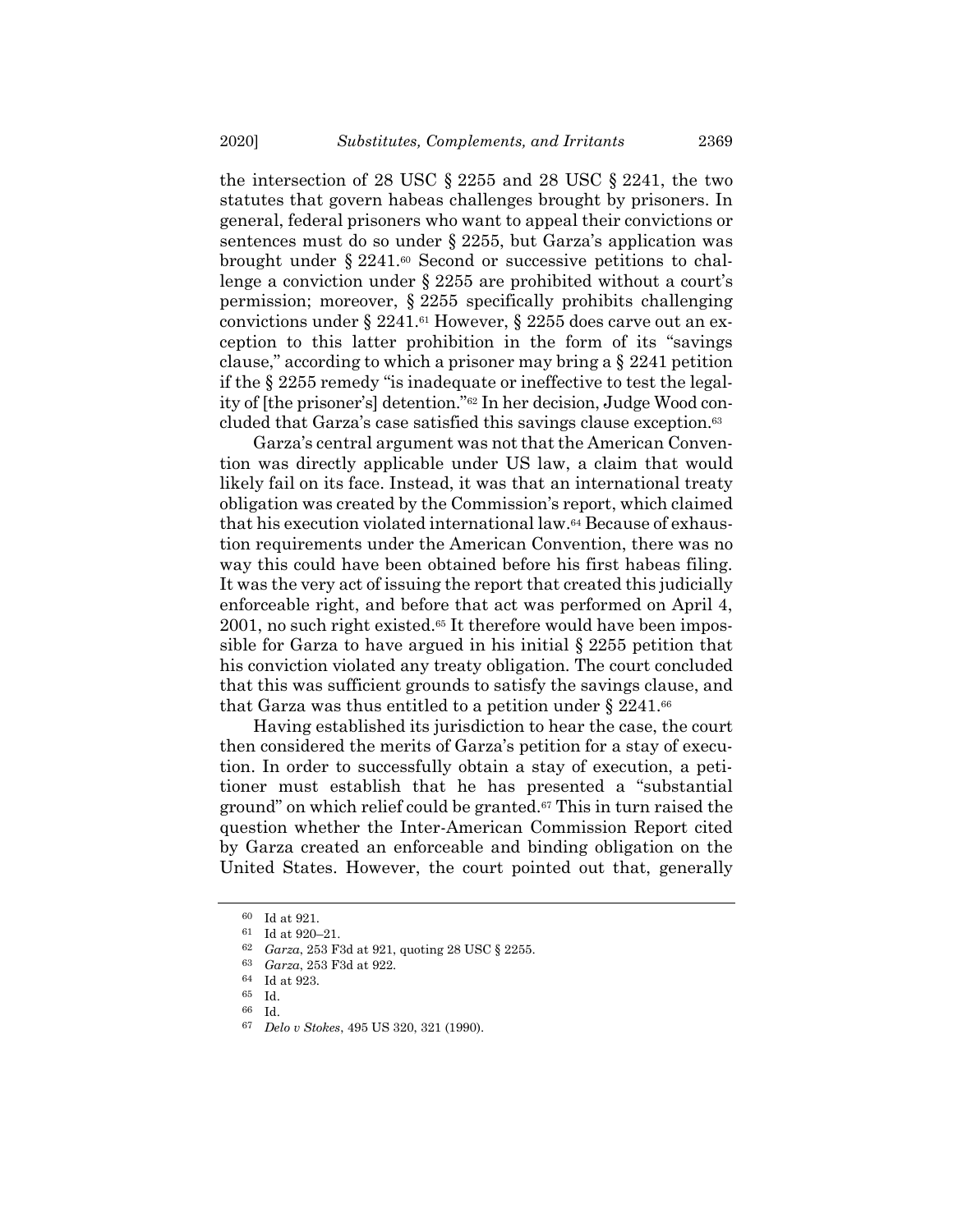speaking, international agreements can generate this sort of domestically enforceable private right if and only if such rights are explicitly contemplated in the agreement in question.<sup>68</sup> The court found that there was no evidence that the treaties cited by Garza created the sort of privately enforceable rights his petition required.<sup>69</sup> There were three operative documents in this case: the OAS Charter, ratified by the United States in 1951; the American Declaration, developed by the OAS; and the American Convention, also developed by the OAS, which the United States signed in 1978 but never ratified.<sup>70</sup> As noted above, the American Declaration is only an aspirational document, and thus does not by its own terms create enforceable obligations for OAS member states (which Garza himself admitted in his petition).<sup>71</sup> In contrast, the court recognized that the American Convention does obligate its member states to submit to the jurisdiction of the Inter-American Court and treat them as binding; however, the United States has not ratified the American Convention, so it fails to carry the full force of a binding treaty.<sup>72</sup>

The opinion is remarkable for its taking seriously the international instruments. Noting that "[n]o court of appeals has yet decided whether the Inter-American Commission's decisions create obligations binding on the United States," Judge Wood tackled the question by first looking at the instruments themselves.<sup>73</sup> The OAS itself recognizes the substantive difference between the obligations incumbent on member states that have ratified the American Convention and those (like the United States) that have not. According to the Statute of the Inter-American Commission, the Commission can only issue recommendations to the governments of OAS nonratifying member states, which are not binding by their own terms.<sup>74</sup> While member states, including the United States, that have not ratified the American Convention may still be addressed by the Commission,<sup>75</sup> they are subject only

<sup>68</sup> *Garza*, 253 F3d at 924.

<sup>69</sup> Id at 926.

<sup>70</sup> Id at 924–25. See also Joseph Diab, *United States Ratification of the American Convention on Human Rights*, 2 Duke J Comp & Intl L 323, 324–26 (1992).

<sup>71</sup> *Garza*, 253 F3d at 925.

<sup>72</sup> Id.

<sup>73</sup> Id.

<sup>74</sup> Id.

<sup>75</sup> Statute of the Inter-American Commission on Human Rights, OAS Off Rec OEA/Ser P/IX 0.2/80, Art 20 (1979):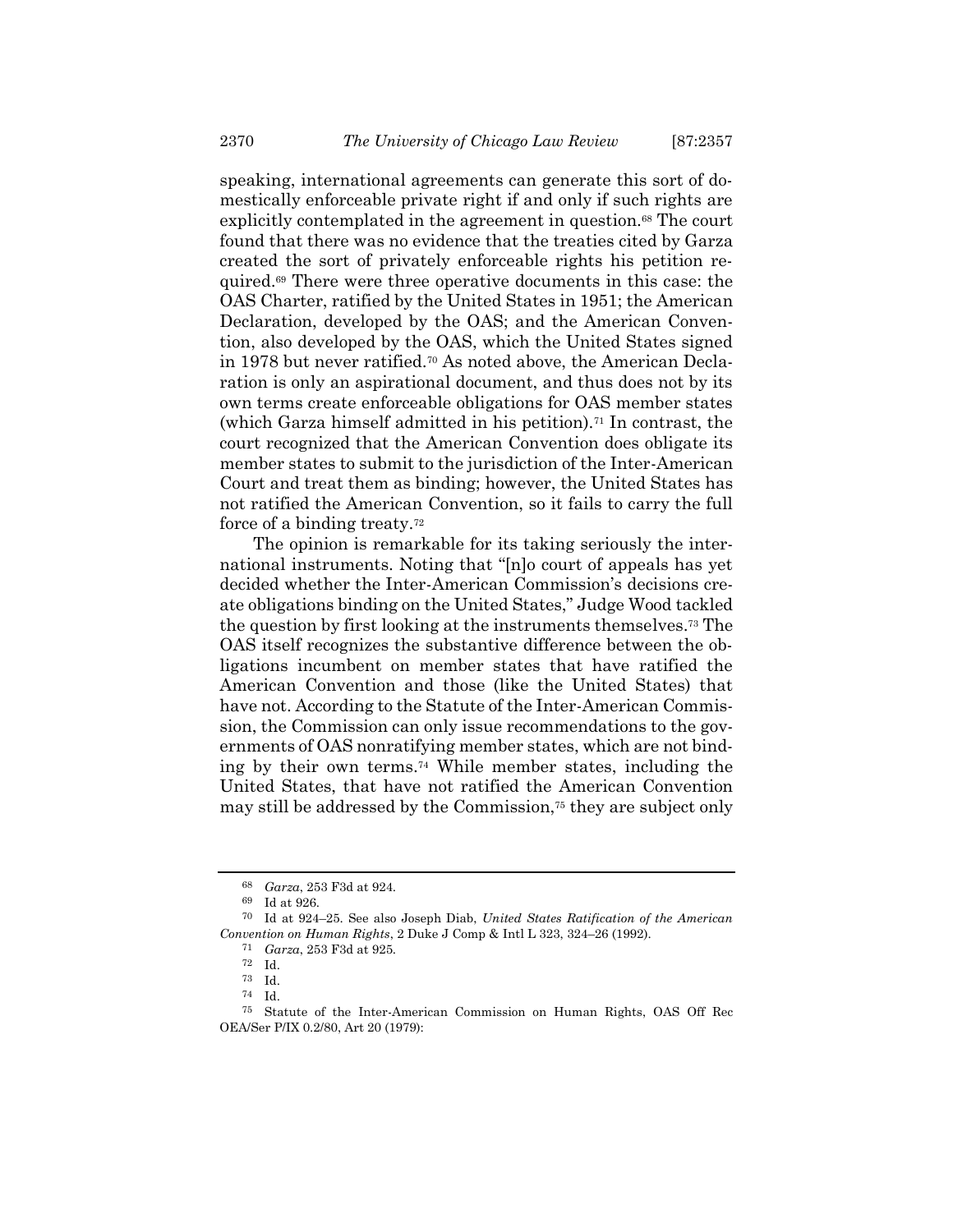to the obligations created by the OAS Charter and the American Declaration; moreover, the Statute explicitly enumerates the powers that the Commission is granted with respect to these member states. <sup>76</sup> The court's readings both of this Statute and of the OAS Charter concluded that no judicially enforceable obligations were created.<sup>77</sup> The OAS Charter's references to the American Convention indeed imply that the Charter itself was not intended to serve the purpose of creating binding obligations on its signatories, instead deferring that power to another legal instrument altogether (namely, the American Convention).<sup>78</sup> In light of the extremely slim likelihood that this sort of nonbinding recommendation could create a judicially cognizable right in an individual, the court concluded that Garza's chances of success on the merits were not "substantial," and therefore denied his request for a stay of execution.<sup>79</sup> Garza's appeal to the Supreme Court for a stay was denied,<sup>80</sup> and he was executed on June 19, 2001.<sup>81</sup>

The Inter-American Commission reacted strongly, deploring "the failure of the United States and the state of Indiana to comply with [the] recommendation, an act which constitutes a violation of the [United States'] international human rights obligations under the Charter of the Organization of American States and related instruments as an OAS Member State."<sup>82</sup> The Commission thus read the opinion as failing to recognize its superior role in adjudicating this question; it sought to substitute its own views on procedural fairness for those of the US legal system.

The framing of the American Declaration as binding on the United States has been slowly creeping into the jurisprudence of

77 *Garza*, 253 F3d at 925–26.

<span id="page-15-0"></span>In relation to those member states of the Organization that are not parties to the American Convention on Human Rights, the Commission shall have the following powers . . . (b) to examine communications submitted to it and any other available information, to address the government of any member state not a Party to the Convention for information deemed pertinent by this Commission, and to make recommendations to it, when it finds this appropriate, in order to bring about more effective observance of fundamental human rights.

<sup>76</sup> See id.

<sup>78</sup> Id at 925 ("[T]he OAS Charter's reference to the Convention shows that the signatories to the Charter intended to leave for another day any agreement to create an international human rights organization with the power to bind members.").

<sup>79</sup> Id at 926.

<sup>80</sup> *Garza v Lappin*, 533 US 924, 924 (2001).

<sup>81</sup> Death Penalty Information Center, *Executions Under the Federal Death Penalty*, archived at https://perma.cc/SBV8-XLUT.

<sup>82</sup> Inter-American Commission on Human Rights, *Follow-up Factsheet of Report No. 52/01* ¶ 8 (2018) ("Commission Follow-up Report").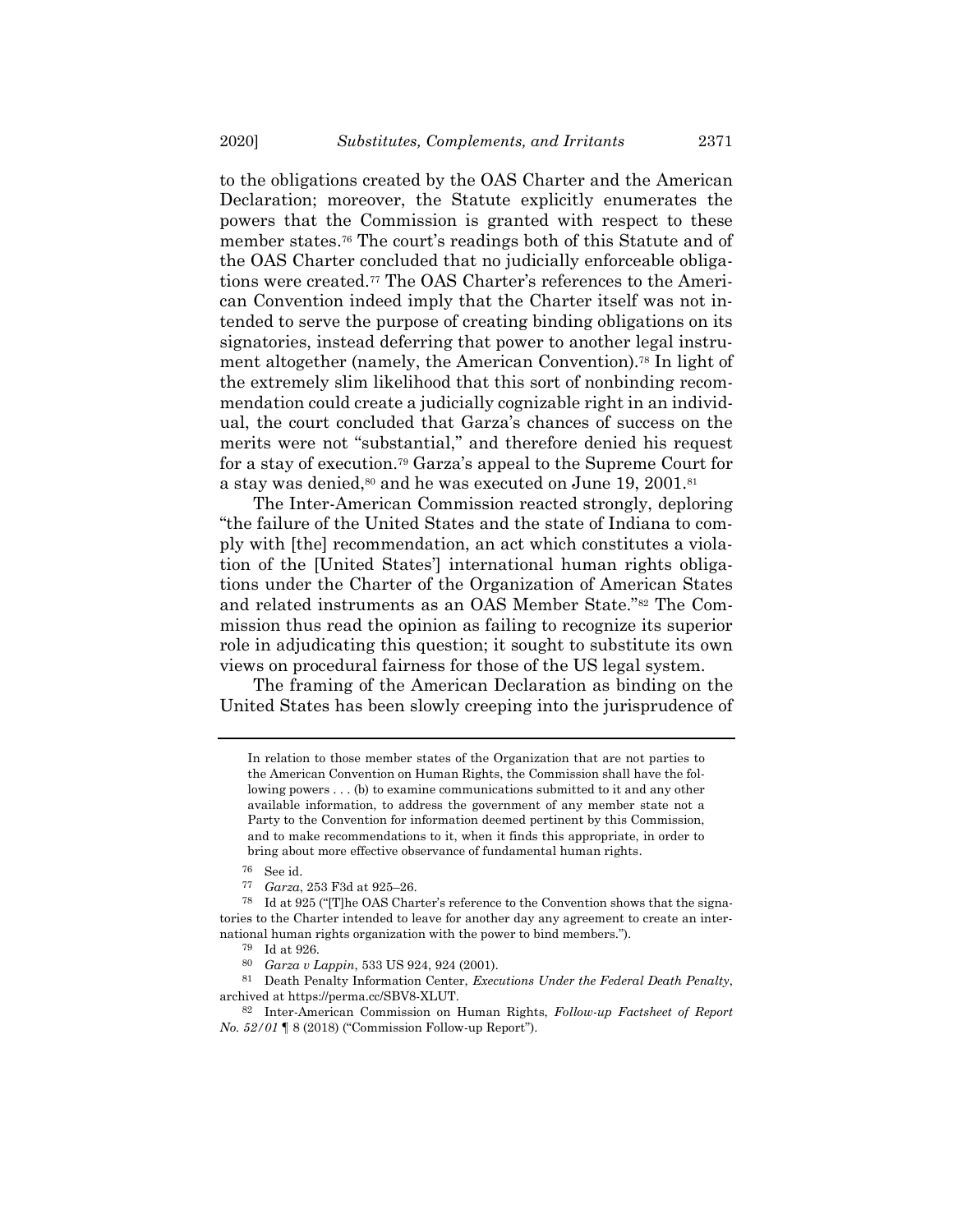the Inter-American Court as well. While acknowledging that the American Declaration is not a treaty, the Inter-American Court found that the Commission was empowered by Article 106 of the OAS Charter to protect those rights found in the American Declaration. Because the American Charter is a binding treaty, the court said, it has legal effect, and the fact that "the Declaration is not a treaty does not, then, lead to the conclusion that it does not have legal effect, nor that the Court lacks the power to interpret it" through the channel of the OAS Charter.<sup>83</sup> Although the Inter-American Court cannot exercise jurisdiction over states not party to the American Convention, the Commission nevertheless maintains that the American Declaration acquired legally binding force when the OAS Charter was amended in 1967 and provided for the creation of the American Convention. This amendment, combined with Articles 1(2)(b) and 20 of the Commission's Statute, incorporated the American Declaration by reference into the OAS Charter, arguably elevating the normative status of the American Declaration's contents to that of a treaty.<sup>84</sup> The Commission has further argued that member states are bound by the Vienna Convention on the Law of Treaties of 1969 to exercise good faith in complying with its recommendations.<sup>85</sup>

From the perspective of the OAS, Judge Wood was substituting US law for an international obligation. However, her own treatment of it was much more as a complement. Her handling of the habeas petition in the case illustrates Judge Wood's scrupulous procedural fairness and rigor, and is uncontroversial in its statement of the status of the relevant international law in the

<sup>83</sup> Interpretation of the American Declaration of the Rights and Duties of Man Within the Framework of Article 64 of the American Convention on Human Rights, *Advisory Opinion OC‐10/89*, 29 ILM 379, 390 at ¶ 47 (Inter-Am Ct Hum Rts 1989). See also Commission Follow-up Report ¶ 11 (cited in not[e 82\)](#page-15-0) ("[T]he American Declaration is recognized as constituting a source of legal obligation for OAS Member States, including in particular those States that are not parties to the American Convention on Human Rights.").

<sup>84</sup> Thomas Buergenthal, *The Revised OAS Charter and the Protection of Human Rights*, 69 Am J Intl L 828, 835 (1975) ("The human rights provisions of the American Declaration can today consequently be deemed to derive their normative character from the OAS Charter itself.").

<sup>85</sup> Commission Follow-up Report ¶ 11 (cited in note [82\)](#page-15-0). While the United States signed the Vienna Convention on the Law of Treaties in 1970, it has not ratified it. See US Department of State, *Vienna Convention on the Law of Treaties*, archived at https://perma.cc/E7SZ-9MVD. The US executive branch and courts generally treat the Vienna Convention provisions as embodying customary international law. See Stephen P. Mulligan, *International Law and Agreements: Their Effect upon US Law* 2 n 13 (Congressional Research Service, Sept 19, 2018).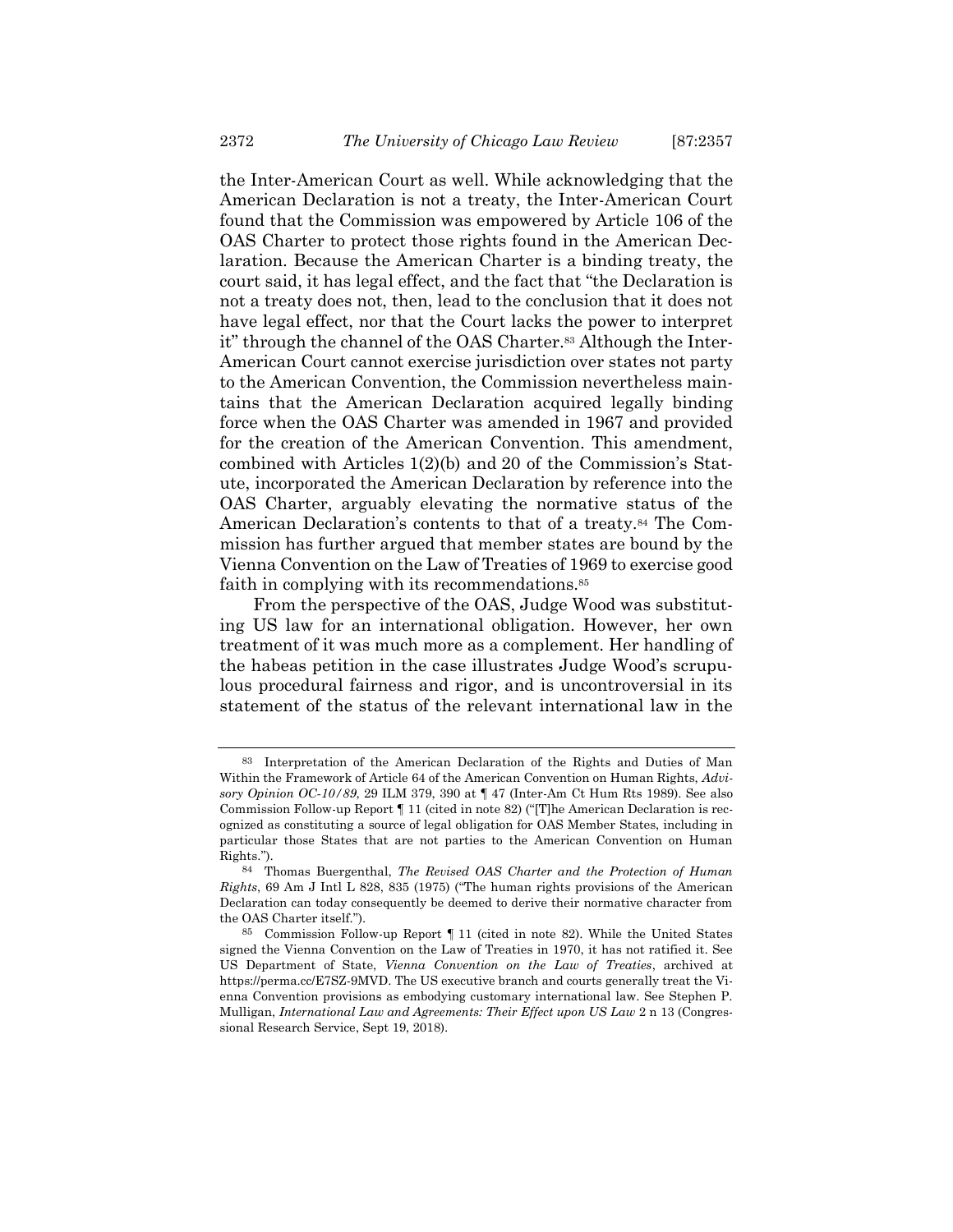United States. There is little doubt that the United States has consistently adopted the position that the American Declaration is an aspirational document.<sup>86</sup>

In her approach, she illustrated Professor Jackson's strategy of engagement with the relevant material. International law could not displace procedural rules in the United States but had to be carefully assessed in terms of its normative status. One might imagine a different jurist, Justice Anthony Kennedy perhaps, who would have noted that the United States is the only country in the OAS that retains and actually implements capital punishment.<sup>87</sup> But Judge Wood took international law on its own terms, examining the actual legal value of the relevant instruments.

To illustrate how distinct this approach is, let us engage in an exercise of "social-science fiction."<sup>88</sup> Suppose that the United States *had* ratified the American Convention and was thus obligated to obey the pronouncement of the Inter-American Court of Human Rights. Under the terms of the Convention, member states are obligated to implement the rulings of the Court.<sup>89</sup> Suppose further that the Inter-American Court ruled that Garza was entitled to a stay of execution. Judge Wood, ruling in 2001, would likely have found that the Inter-American Court had created a binding legal obligation on the United States, and that, as a matter of law, Garza had demonstrated a "substantial ground" upon which relief could be granted. One can very plausibly imagine the stay being granted for further proceedings, during which a US court would weigh the particular findings of the Inter-American Court in light of habeas law. Whether Garza would have ultimately prevailed is beside the point for present purposes. The point is that a change in the relevant status would make a difference in the analysis of any judge, not just one adopting a mood of considering international norms as complements.

<sup>86</sup> See *Advisory Opinion OC‐10/89*, 29 ILM at 381–82 ¶ 12 (quoting the US position in response to the Inter-American Court's assessment of the normative status of the American Declaration).

<sup>87</sup> The other thirteen "retentionist member states" have not enforced the death penalty in at least a decade, and most for much longer. See The Death Penalty Project, *Inter-American Commission Urges Retentionist Member States Within the OAS to Eliminate the Death Penalty* (Dec 19, 2019), archived at https://perma.cc/B55R-TEBA. See also Organization of American States, *IACHR Welcomes Abolition of Death Penalty in New Hampshire, United States* (Jan 17, 2019), archived at https://perma.cc/3AP4-7LTZ.

<sup>88</sup> For examples of social-science fiction, see generally Nelson Polsby, ed, *What If? Explorations in Social-Science Fiction* (Lewis 1982).

<sup>89</sup> See American Convention, Art 68, 1144 UNTS at 160 (cited in not[e 47\)](#page-11-0).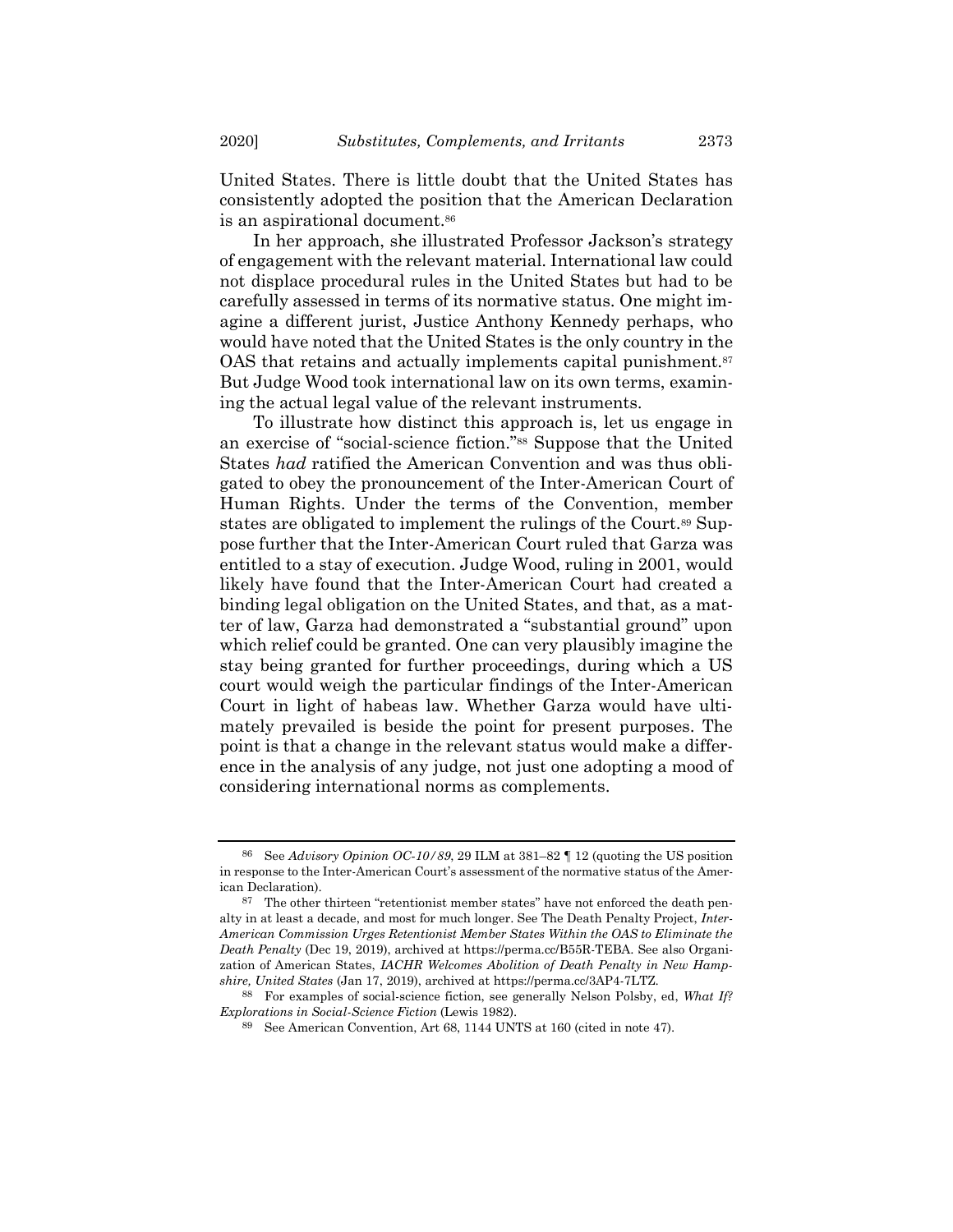This is not the approach the US Supreme Court has taken in recent years. Consider the series of cases involving death row inmates who have claimed that the United States has failed its obligations under the Vienna Convention on Consular Relations<sup>90</sup> (Vienna Convention) to provide notification of consular rights. Two of these cases ended up before the International Court of Justice (ICJ) in the Hague, the principal judicial organ of the United Nations with authority to review disputes under the Vienna Convention.<sup>91</sup> Under Article 36 of the Vienna Convention, foreign nationals arrested in the territory of a state party have the right to consular notification.<sup>92</sup> While the United States ratified the Vienna Convention in 1969, many US law enforcement agencies do not routinely provide notice of this right, and there is a lack of consensus among domestic courts in the United States as to whether Article 36 confers an individual right to consular notification.<sup>93</sup> However, the US Supreme Court, in three cases, has not decided the issue.<sup>94</sup>

The ICJ held that Article 36 did indeed confer an individual right to consular notification and held that the United States had breached its duty under the Vienna Convention. It called on the United States to review and reconsider convictions and sentences of the foreign nationals. <sup>95</sup> In *Medellin v Texas*, <sup>96</sup> the Supreme Court addressed the status of these ICJ rulings.<sup>97</sup> Of course, the United States had ratified the United Nations Charter establishing the ICJ and had thus agreed to comply with any adverse

<sup>90</sup> Vienna Convention on Consular Relations, 596 UNTS 261, TIAS No 8638 (Apr 24, 1963, entered into force March 9, 1967).

<sup>91</sup> Case Concerning Avena and Other Mexican Nationals (*Mexico v United States*), 2004 ICJ 12 (*Avena*); LaGrand Case (*Germany v United States*), 2001 ICJ 466.

<sup>92</sup> Vienna Convention, Art 36, 596 UNTS at 292.

<sup>93</sup> Compare, for example, *United States v Emuegbunam*, 268 F3d 377, 394 (6th Cir 2001) ("[W]e hold that the Vienna Convention does not create a right for a detained foreign national to consult with the diplomatic representatives of his nation that the federal courts can enforce."), with *Jogi v Voges*, 480 F3d 822, 831 (7th Cir 2007) ("We conclude that even though many if not most parts of the Vienna Convention address only state-to-state matters, Article 36 confers individual rights on detained nationals.").

<sup>94</sup> *Medellin v Texas*, 552 US 491, 502–03 (2008); *Sanchez-Llamas v Oregon*, 548 US 331, 343 (2006); *Breard v Greene*, 523 US 371, 376 (1998) (stating that the Vienna Convention "arguably" confers an individual right to consular assistance).

<sup>95</sup> *Avena*, 2004 ICJ at ¶¶ 106, 121. The Inter-American Court has also held the right to be an individual one, in an Advisory Opinion. The Right to Information on Consular Assistance in the Framework of the Guarantees of the Due Process of Law, *Advisory Opinion OC-16/99*, § XIII, ¶ 1 (Inter-Am Ct Hum Rts 1999).

<sup>96</sup> 552 US 491 (2008).

<sup>97</sup> Id at 497–98.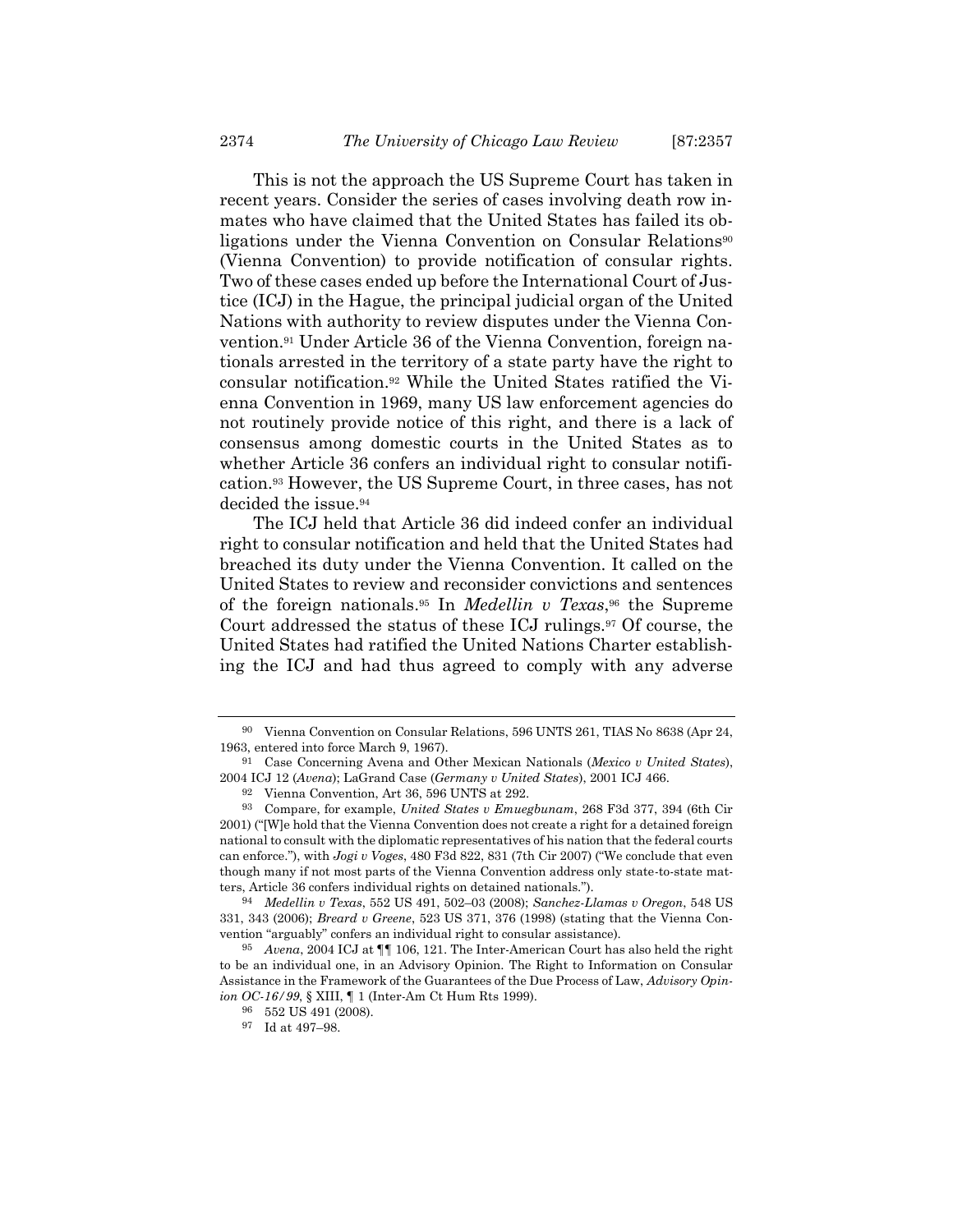rulings.<sup>98</sup> But in a 6–3 decision authored by Chief Justice John Roberts, the Court ruled that the UN Charter was not self-executing and thus created no binding obligations within US law.<sup>99</sup>

In dissent, Justice Breyer argued that the UN Charter was indeed self-executing, and thus "the supreme Law of the Land" under the Supremacy Clause of the Constitution.<sup>100</sup> His approach reflects his longstanding call for engagement. The judgments of international tribunals are not substituting for the American legal system, he might have argued. Instead they are complementing it, providing an authoritative interpretation of an international treaty on which domestic courts have not been able to come to a consensus. He would indeed have directly applied the ICJ judgment.

I cannot say how a Justice Wood would have come out in the case, though I suspect she would have been closer to Justice Breyer's camp than Chief Justice Roberts's. In a later habeas decision authored by Judge Richard Dickson Cudahy, the Seventh Circuit held that a failure of counsel to raise the consular notification issue was cognizable and potentially worthy of an evidentiary hearing to see if prejudice had arisen.<sup>101</sup> The Seventh Circuit noted that in *Sanchez-Llamas v Oregon*, <sup>102</sup> the Supreme Court had held that Article 36 claims might be raised as part of a Sixth Amendment ineffective assistance of counsel claim.<sup>103</sup> This is the paradigm of a complementary role. The international norms may not be directly binding, substituting for the domestic judgment. But they (i) can be given effect through domestic norms, and (ii) can inform our assessment of a procedural claim like ineffective right to counsel.

In short, an approach that does not reject international norms out of hand as an irritant, or does not accept international tribunals' claims that they can substitute for the judgments of domestic courts, represents a kind of noble middle path for judges. Like Jackson's concept of engagement, it calls on judges to exercise judgment about the proper relationship of international and domestic law.

<sup>98</sup> UN Charter Art 94(1); *Medellin*, 552 US at 507–08.

<sup>99</sup> *Medellin*, 552 US at 508–09.

<sup>100</sup> Id at 538 (Breyer dissenting), quoting US Const Art VI, cl 2.

<sup>101</sup> *Osagiede v United States*, 543 F3d 399, 413–14 (7th Cir 2008).

<sup>102</sup> 548 US 331 (2006).

<sup>103</sup> *Osagiede*, 543 F3d at 407.